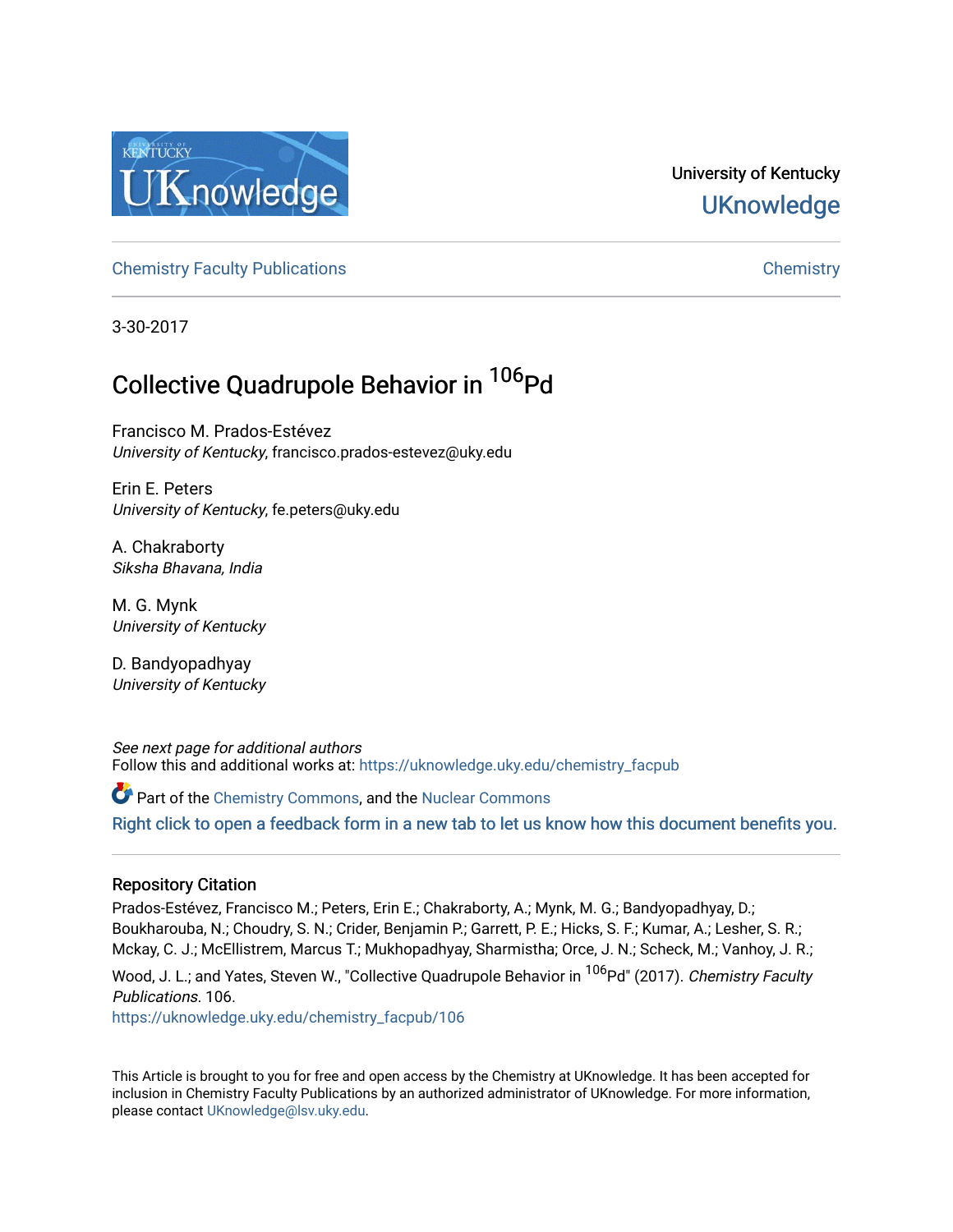# Collective Quadrupole Behavior in <sup>106</sup>Pd

Digital Object Identifier (DOI) https://doi.org/10.1103/PhysRevC.95.034328

### Notes/Citation Information

Published in Physical Review C, v. 95, issue 3, 034328, p. 1-18.

©2017 American Physical Society

The copyright holder has granted permission for posting the article here.

### Authors

Francisco M. Prados-Estévez, Erin E. Peters, A. Chakraborty, M. G. Mynk, D. Bandyopadhyay, N. Boukharouba, S. N. Choudry, Benjamin P. Crider, P. E. Garrett, S. F. Hicks, A. Kumar, S. R. Lesher, C. J. Mckay, Marcus T. McEllistrem, Sharmistha Mukhopadhyay, J. N. Orce, M. Scheck, J. R. Vanhoy, J. L. Wood, and Steven W. Yates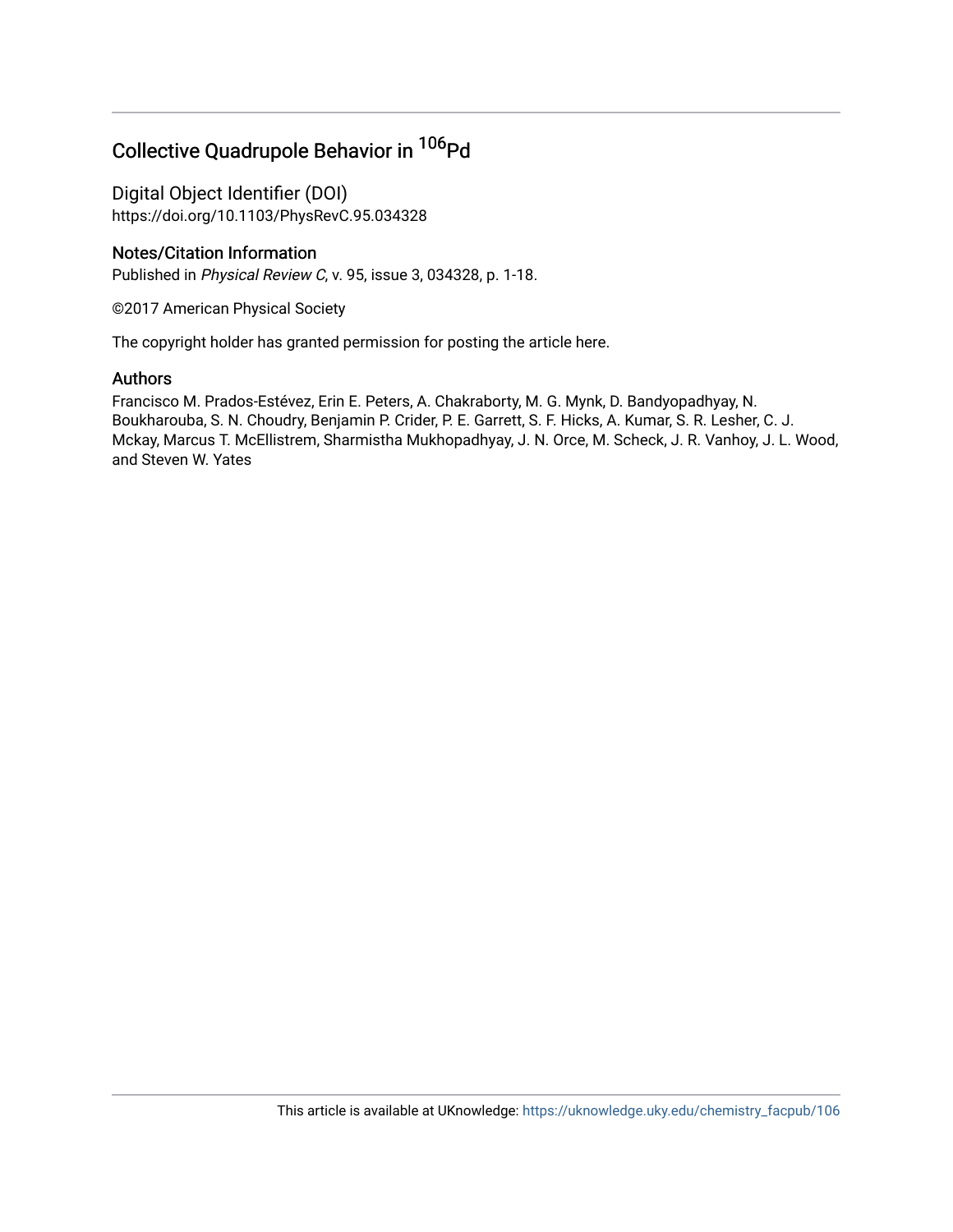## **Collective quadrupole behavior in 106Pd**

F. M. Prados-Estévez,<sup>1,2</sup> E. E. Peters,<sup>1</sup> A. Chakraborty,<sup>1,2,\*</sup> M. G. Mynk,<sup>1</sup> D. Bandyopadhyay,<sup>2</sup> N. Boukharouba,<sup>2</sup>

S. N. Choudry,<sup>2</sup> B. P. Crider,<sup>2,†</sup> P. E. Garrett,<sup>3</sup> S. F. Hicks,<sup>4</sup> A. Kumar,<sup>2,‡</sup> S. R. Lesher,<sup>2,§</sup> C. J. McKay,<sup>2</sup> M. T. McEllistrem,<sup>2</sup>

S. Mukhopadhyay, <sup>1,2</sup> J. N. Orce,<sup>2, ||</sup> M. Scheck,<sup>2, ||</sup> J. R. Vanhoy,<sup>5</sup> J. L. Wood,<sup>6</sup> and S. W. Yates<sup>1,2</sup>

<sup>1</sup>*Department of Chemistry, University of Kentucky, Lexington, Kentucky 40506-0055, USA*

<sup>2</sup>*Department of Physics & Astronomy, University of Kentucky, Lexington, Kentucky 40506-0055, USA*

<sup>4</sup>*Department of Physics, University of Dallas, Irving, Texas 75062, USA*

<sup>5</sup>*Department of Physics, United States Naval Academy, Annapolis, Maryland 21402, USA*

<sup>6</sup>*School of Physics, Georgia Institute of Technology, Atlanta, Georgia 30332, USA*

(Received 19 December 2016; published 30 March 2017)

Excited states in <sup>106</sup>Pd were studied with the  $(n, n' \gamma)$  reaction, and comprehensive information for excitations the spin  $\leq 6h$  was obtained. The data include level lifetimes in the femtosecond regime, spins and parit with spin  $\leq 6\hbar$  was obtained. The data include level lifetimes in the femtosecond regime, spins and parities, transition multipole rition multipole mixing ratios, which allow the determination of reduced transition transition multipolarities, and multipole mixing ratios, which allow the determination of reduced transition probabilities. The E2 decay strength to the low-lying states is mapped up to  $\approx$ 2.4 MeV in excitation energy. The structures associated with quadrupole collectivity are elucidated and organized into bands.

DOI: [10.1103/PhysRevC.95.034328](https://doi.org/10.1103/PhysRevC.95.034328)

#### **I. INTRODUCTION**

The structural interpretation of nuclei between spherical (closed-shell) and deformed (open-shell) regions, often called "transitional," has been strongly influenced by the Bohr model [\[1\]](#page-19-0), i.e., a "liquid-drop" model with quantized shape degrees of freedom. Thus, nuclei near closed shells are viewed as spherical, exhibiting harmonic quadrupole, octupole, etc. shape vibrations, and nuclei away from shell closures are interpreted as having static deformed quadrupole, etc. shapes with rotational and vibrational degrees of freedom.

For many years, the  $_{48}$ Cd isotopes were regarded as "textbook" cases of harmonic quadrupole vibrational behavior, based on patterns of excitation energies and  $\gamma$ -ray decay branching ratios. However, in a systematic study of stable evenmass Cd isotopes, it was concluded that some of these nuclei are poorly described by collective vibrational models [\[2–4\]](#page-19-0). This view arose following measurements of the detailed properties of excited states [\[5–7\]](#page-19-0), including lifetimes, and left open the question of whether the neighboring  $_{46}Pd$  isotopes may exhibit near-harmonic quadrupole vibrational behavior as excitation energy patterns suggest.

In a Coulomb excitation study of  $106,108$ Pd, Svensson and co-workers [\[8\]](#page-19-0) concluded that vibrational degrees of freedom are important for the description of the low-spin level structure of these nuclei but that not all of the observed decay properties can be understood without invoking rotational motion and triaxiality. In g-factor measurements of the  $2_1^+, 2_2^+,$  and  $4_1^+$ <br>states of <sup>106</sup>Pd. Gürdal *et al.* [0] examined the vibrational states of 106Pd, Gürdal *et al.* [\[9\]](#page-19-0) examined the vibrational character of this nucleus and concluded that the excitation energies and g factors are consistent with the simple vibrational model, but the nonzero static quadrupole moment of the first excited state cannot be explained. The recent report of E0 transitions in <sup>106</sup>Pd with large  $\rho^2(E0)$  values provides evidence for shape coexistence and rotational bands are clearly evident  $[10]$ .

In the present work, we carried out a detailed characterization of levels in <sup>106</sup>Pd with the  $(n,n'\gamma)$  reaction to assess<br>the conflicting pictures of the structure of nuclei in this mass the conflicting pictures of the structure of nuclei in this mass region. These data provide a comprehensive view of the positive-parity structure up to  $\approx$  2.4 MeV for spins  $J \le 6$ , as provided by  $E_2$  transition strengths via lifetime measurements provided by E2 transition strengths via lifetime measurements from Doppler shifts following inelastic neutron scattering. When combined with results from multistep Coulomb excitation [\[8,11\]](#page-19-0), these data, i.e., spins, transition multipolarities, multipole mixing ratios, and decay branching ratios, provide a detailed view of the quadrupole collectivity of the low-spin states.

#### **II. EXPERIMENTS**

The present study of the low-lying structure of  $^{106}Pd$ was performed via  $\gamma$ -ray spectroscopy following inelastic neutron scattering (INS). These measurements, executed at the University of Kentucky Accelerator Laboratory (UKAL), provide a detailed characterization of the low-lying excited states, including excitation energies, spins, parities, decay intensities, transition multipolarities, multipole mixing ratios, and level lifetimes. The nearly monoenergetic neutrons

<sup>3</sup>*Department of Physics, University of Guelph, Guelph, Ontario, N1G2W1, Canada*

<sup>\*</sup>Present Address: Department of Physics, Siksha Bhavana, Visva-Bharati, Santiniketan 731 235, West Bengal, India.

<sup>†</sup> Present Address: National Superconducting Cyclotron Laboratory (NSCL), Michigan State University, East Lansing, Michigan 48824, USA.

<sup>‡</sup> Present Address: Department of Physics, Panjab University, Chandigarh 1600014, India.

<sup>§</sup>Present Address: Department of Physics, University of Wisconsin-La Crosse, La Crosse, Wisconsin 54601-3742, USA.

<sup>-</sup>Department of Physics, University of the Western Cape, P/BX17, ZA-7535, South Africa.

<sup>¶</sup> School of Engineering and Computing, University of the West of Scotland, High Street, Paisley PA1 2BE, UK; SUPA, Scottish Universities Physics Alliance, Glasgow G12 8QQ, UK.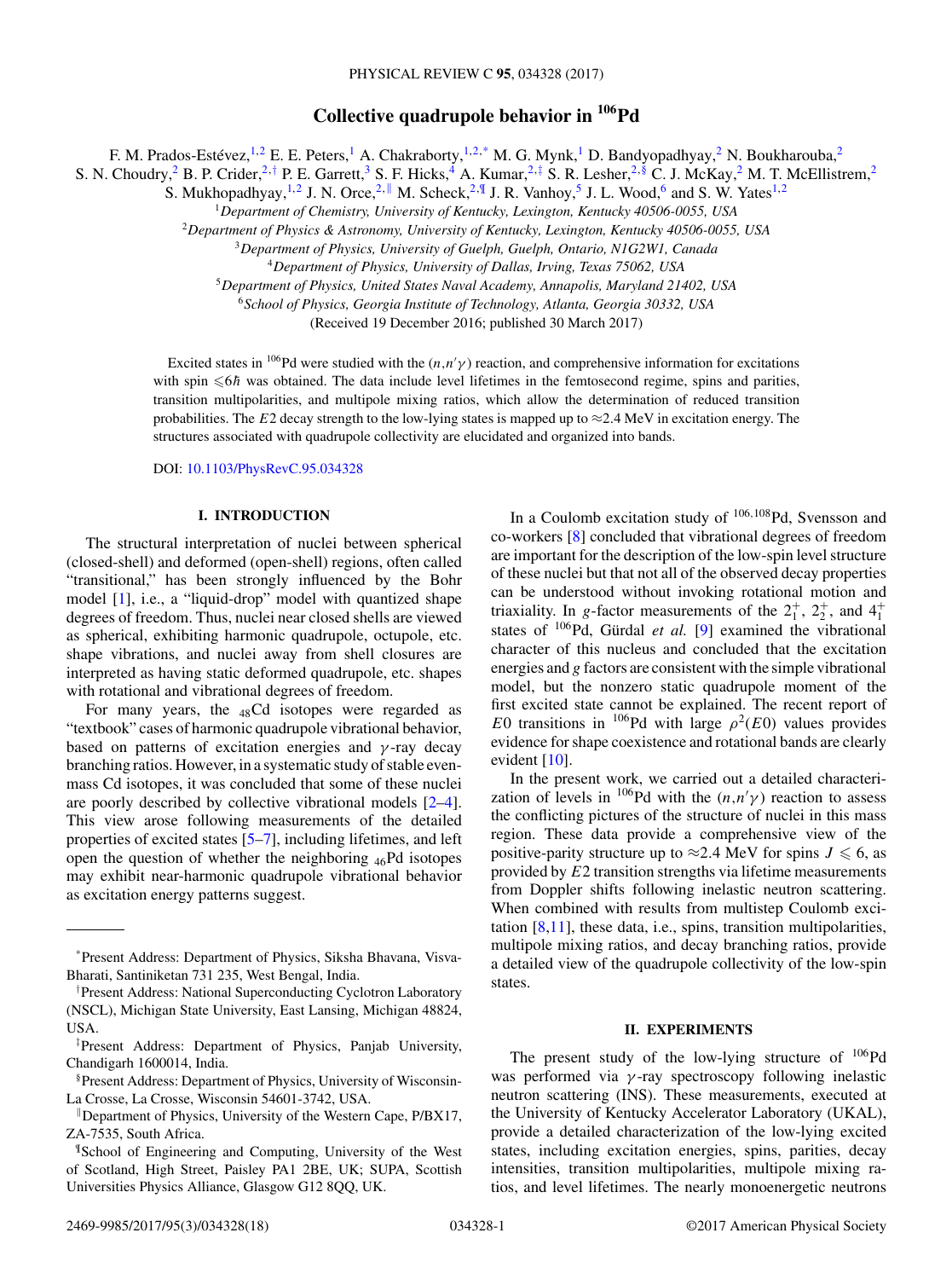

FIG. 1. (a) Angular distribution of the 1397.6 keV  $\gamma$  ray from the 1909.5 keV level measured at  $E_n = 2.2$  MeV and (b) plot of  $\chi^2$  vs mixing ratio,  $\delta$ , for the fit of the angular distribution in panel (a) with statistical model calculations.

 $(\Delta E \approx 60 \text{ keV}$  at 2 MeV neutron energy) were provided through the  ${}^{3}H(p,n){}^{3}He$  reaction at the 7 MV Van de Graaff<br>accelerator of the UKAL. The scattering sample consisted accelerator of the UKAL. The scattering sample consisted of 19.98 g of  $^{106}$ Pd metal powder, 98.53% enriched, in a cylindrical polyethylene container 1.8 cm in diameter and 3.5 cm in height. This sample was suspended at a distance of 5 cm from the end of a tritium gas cell used for neutron production. The *γ* rays from the  $(n, n' \gamma)$  reaction were detected<br>with a high-purity germanium (HPGe) detector with a relative with a high-purity germanium (HPGe) detector with a relative efficiency of 55% and an energy resolution of 2.1 keV full width at half maximum (FWHM) at 1332 keV. For the  $\gamma$ -ray singles measurements [\[12\]](#page-19-0), an annular bismuth germanate (BGO) detector served for Compton suppression and as an active shield. The HPGe detector was 115 cm from the scattering sample. Both detectors were shielded by boron-loaded polyethylene, copper, and tungsten. Additional time-of-flight gating was employed to suppress background radiation and improve the peak-to-background ratio. The neutron flux was monitored with a  $BF_3$  long counter at  $90^\circ$  relative to the beam line and 3.78 m from the gas cell as well as by observing the time-of-flight spectrum of neutrons in a fast liquid scintillator (NE218) at an angle of  $43°$  with respect to the beam axis and 5.9 m from the gas cell. Spectra from calibration  $\gamma$ -ray sources such as  $^{24}$ Na,  $^{60}$ Co, and  $^{137}$ Cs acquired concurrently with the in-beam spectra were used to monitor the energy calibration of the spectra. The detector efficiencies and their small energy nonlinearities were calibrated using  $226$ Ra and <sup>152</sup>Eu radioactive sources.

The  $\gamma$ -ray excitation functions for <sup>106</sup>Pd were measured at 90◦ with respect to the incident neutrons over a range of neutron energies from 2.0 to 3.8 MeV in 0.1 MeV increments. The  $\gamma$ -ray thresholds and shapes of the excitation functions were used to identify new levels and to place transitions in the level scheme supporting the coincidence analysis discussed below. The excitation function yields, corrected for  $\gamma$ -ray detection efficiency and multiple scattering, were compared to statistical model calculations using the code CINDY [\[13,14\]](#page-19-0), which predicts the change in the cross sections as a function of bombarding energy and spin. Along with the angulardistribution data, the excitation functions also contribute to the determination of spins.

Angular distribution measurements were performed at incident neutron energies of 2.2, 2.7, and 3.5 MeV, where the detector was placed at angles between 40◦ and 150◦. The variation of the yield of a particular  $\gamma$  ray as a function of the angle  $\theta$  was fit with a polynomial form related to the angle by the Legendre polynomial as

$$
W(\theta) = A_0[1 + a_2 P_2(\cos \theta) + a_4 P_4(\cos \theta)],
$$
 (1)

where the angular distribution coefficients  $a_2$  and  $a_4$  depend on the level spins, multipolarities, and mixing ratios of transitions from the level;  $P_2(\cos \theta)$  and  $P_4(\cos \theta)$  are the Legendre polynomials. Level spins and multipole mixing ratios,  $\delta$ , were deduced by comparing the measured angular distributions with statistical model calculations. Branching ratios were also obtained from the angular distribution data. An example angular distribution and mixing ratio determination are shown in Fig. 1.

Level lifetimes were extracted from each of the three angular-distribution measurements using the Doppler-shift attenuation method (DSAM), as described in Refs. [\[15,16\]](#page-19-0). Examples of lifetimes determined in the present measurements are shown in Fig. [2.](#page-4-0) The spectral fitting was performed using the TV software package [\[17\]](#page-19-0).

The spectra from the  $\gamma$ -ray angular distributions were also summed at each of the three incident neutron energies to improve the counting statistics. These high-statistics spectra were used to confirm the presence of low-intensity  $\gamma$  rays. An example spectrum to demonstrate the quality of the data is displayed in Fig. [3.](#page-4-0)

A  $\gamma$ -γ coincidence measurement [\[18\]](#page-19-0) was carried out at a neutron energy of 3.3 MeV with four HPGe detectors placed ≈6 cm from the center of the sample in a co-planar arrangement. Events were recorded when at least two detectors registered coincident events within a 100 ns time window. The data were sorted offline into  $4k \times 4k$  prompt and randombackground matrices with 40 ns coincidence time gates. The random-background matrix was then subtracted from the prompt matrix, and the offline coincidence data analyses were performed using the RADWARE software package [\[19\]](#page-19-0). The  $\gamma$ - $\gamma$  coincidence data were used to build the level scheme of  $106Pd$ , and also to determine the relative  $\gamma$ -ray intensities if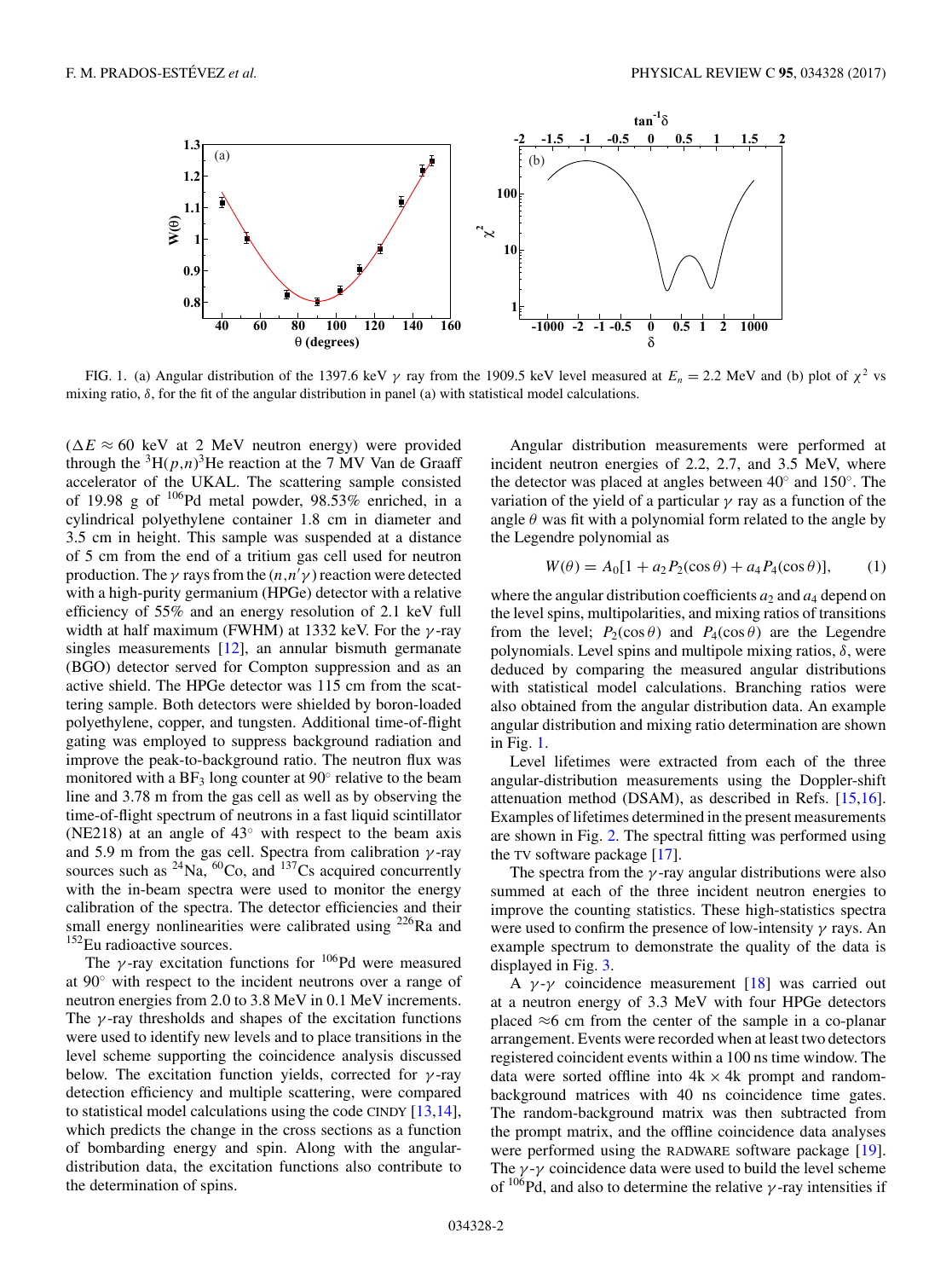<span id="page-4-0"></span>

FIG. 2. Lifetimes from the Doppler-shift data for the (a) 1909.5 and (b) 1397.6 keV  $\gamma$  rays from the 1909.5 keV level, (c) the 1796.9 keV  $\gamma$  ray from the 2308.8 keV level, and (d) the 2193.3 keV  $\gamma$  ray from the 2705.2 keV level.

complex multiplets appeared in the singles spectra. Examples of gated  $\gamma$ - $\gamma$  coincidence spectra are shown in Fig. [4.](#page-5-0)

#### **III. RESULTS AND DISCUSSION**

The results of the current work are presented in Tables [I](#page-6-0) and  $II$  $II$ . Table I includes only information obtained in the current measurements. Table [II](#page-12-0) includes some information from other sources, as documented in the table notes, when the values could not be obtained from our  $(n, n'/\gamma)$  data. Low-lying states<br>in  $^{106}Pd$  arranged in a manner that permits assessment of in 106Pd, arranged in a manner that permits assessment of its structure in terms of collective quadrupole excitations, are shown in Fig.  $5$ . The sources of the  $E2$  transition probabilities shown are documented in the notes of Table [II.](#page-12-0)

#### **A. Level discussions**

There are three levels in the Nuclear Data Sheets (NDS) compilation [\[20\]](#page-19-0) that should have been observed in our measurements but were not: the 1904 2<sup>−</sup>,3−; 2472 1<sup>+</sup>,2+; and 2649 4<sup>+</sup> levels. The  $\gamma$  rays from the 1904 keV state were reassigned to the 1910 keV level, based on energies and angular distributions. From the 2472 keV level, the 472, 766, and 1960 keV  $\gamma$  rays were not observed. Finally, the only branch from the 2649 keV level, the 1087 keV  $\gamma$  ray, was also not observed. We, therefore, refute the existence of these three levels.

A comment concerning the order of the  $4^+_3$  state and the  $6^+_1$ state is also warranted. In Table [I,](#page-6-0) we show that the  $6<sub>1</sub><sup>+</sup>$  state lies at 2076.8 keV and the  $4^{+}_{3}$  state at 2077.5 keV. Our reasoning for this assignment is primarily based on energies; the 949.5 and 1565.7 keV branches from the  $4^+_3$  level lead to a level energy of 2077.5 keV. The doublet around 848 keV yields  $\gamma$  rays at 847.4 and 848.3 keV. The latter is in agreement with the 2077.5 keV level energy, while the former represents the transition from the  $6<sub>1</sub><sup>+</sup>$  level and accommodates a level at 2076.8 keV. This ordering of the two states is reversed, however, when compared with the most recent NDS compilation [\[20\]](#page-19-0) but is in agreement with the previous version [\[24\]](#page-19-0). Moreover, these placements are also in agreement with the data from  $10^{6m}$  Ag decay by Tivin *et al.* [\[25\]](#page-19-0), who originally concluded the existence of the two levels. Few other measurements populate both the  $4^+_3$  and the  $6<sub>1</sub><sup>+</sup>$  states, while quoting sufficiently small uncertainties on the energies to afford a comparison.



FIG. 3. Spectrum obtained by summing the  $\gamma$ -ray spectra for all angles for the  $E_n = 2.7$  MeV angular distribution. Some prominent peaks are labeled with the  $\gamma$ -ray energy, and level spin and parity.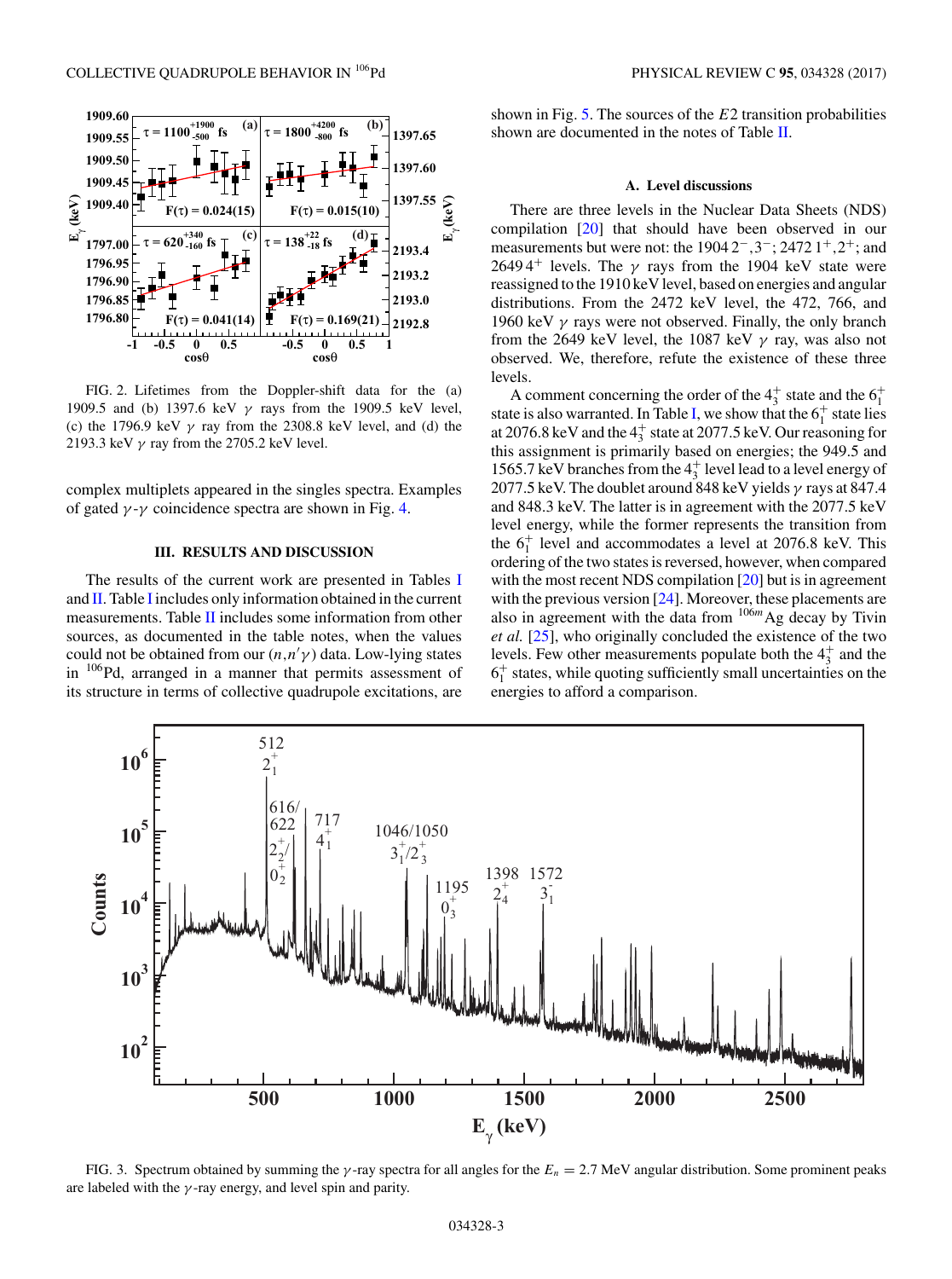<span id="page-5-0"></span>

FIG. 4.  $\gamma$ - $\gamma$  coincidence spectra gated on the (a)  $0^+_2 \rightarrow 2^+_1$  622, (b)  $2^+_2 \rightarrow 2^+_1$  616, and (c)  $4^+_1 \rightarrow 2^+_1$  717 keV  $\gamma$  rays. The value of  $J_i^{\pi}$  is given above the labeled  $\gamma$ -ray energies only for the most intense  $\gamma$  rays with firm spin assignments. New  $\gamma$  rays from this work are marked with  $*$ . The right-hand section of panel (c), (II), has an expanded y axis compared to the left-hand section, (I).

Four other levels are present in our level scheme as well as the current NDS compilation [\[20\]](#page-19-0) for which we obtained contradictory information. First, for the 2500 keV level, the lifetime obtained from the 1988 keV  $\gamma$  ray is quite different than that obtained using the other branches. Yet, the coincidence data show a small peak at 1988 keV when gating on the 477 keV  $\gamma$  ray from the 2977 keV level. We, therefore, suggest that the 1988 keV  $\gamma$  ray is a doublet from two close-lying levels. Second, the spin of the 2579 keV level is given as  $(5^-)$ , but we find a branch to the first  $3^+$  state, negating this possible spin assignment as we do not expect to observe M2 transitions in our measurements. Based on the angular distributions of the  $\gamma$  rays, we conclude that the spin is 4, but we cannot assign a parity. Third, the 2741 keV state was assigned [\[20\]](#page-19-0) as  $J^{\pi} = 4^{+}$ , yet we observe the ground-state transition, limiting the spin and parity to  $1,2^+$ . However, we do not observe the  $\gamma$  ray to the first excited state. Finally, the 3083 keV level is assigned a spin of 0, but we observed an anisotropic angular distribution for the 2572 keV  $\gamma$  ray as well as a new transition to the first  $3^+$  state and assign a spin of 3.

#### **B. Comparison of** *B***(***E***2)***s* **with model predictions**

The reduced transition probabilities obtained in the current work are presented in Table [II.](#page-12-0) Svensson *et al.* [\[8,11\]](#page-19-0) studied the low-spin structure of the heavy stable palladium isotopes by multistep Coulomb excitation, showing that vibrational degrees of freedom may be important for the description of the low-lying level structure of 106Pd. However, serious

discrepancies were found in the decay properties; most of the single-phonon transitions are smaller than predicted for a pure harmonic quadrupole vibrator. In many cases, the  $B(E2)s$  are too small by a factor of two or more. This discrepancy is notably true for the  $0_3^+ \rightarrow 2_2^+$  transition, which is weak and is inconsistent with a quadrupole vibrational picture. Thus, the primary focus of the present work is on the triplet of states with  $J^{\pi}(E_x$  in keV)  $4^+_1(1229)$ ,  $2^+_2(1128)$ , and  $0^+_2(1134)$ , and<br>the quintuplet of states with 6<sup>+</sup>(2077)  $4^+_2(1932)$ , 3<sup>+</sup>(1558) the quintuplet of states with  $6<sub>1</sub><sup>+</sup>(2077)$ ,  $4<sub>2</sub><sup>+</sup>(1932)$ ,  $3<sub>1</sub><sup>+</sup>(1558)$ ,  $2^+_3(1562)$ , and  $0^+_3(1706)$ .

The lack of  $E2$  strength is already evident for the purported two-phonon triplet. The  $B(E2)$  for each decay as predicted by the harmonic vibrator model should be 88 W.u., yet the experimentally determined values are considerably smaller. Two of the three  $B(E2)s$  are a factor of two smaller than the vibrational prediction. Effective field theory (EFT) calculations by Pérez and Papenbrock [\[26\]](#page-19-0) also take into account possible anharmonicities and provide theoretical uncertainties for the labeled two-phonon decays in  $106Pd$ . While their calculated  $B(E2)$  values agree with the experimental ones within error, the theoretical uncertainties are rather large, about 30%. Nonetheless, they suggest that 106Pd can be viewed as an anharmonic quadrupole vibrator at the two-phonon level.

Proceeding to the potential three-phonon states, the deficiency of E2 strength is even more pronounced. If, however, it is assumed that the strength is fragmented over multiple states of the same spin and parity, it is useful to sum the  $E2$ strength into the candidate two-phonon states to evaluate this possibility. The summed  $E2$  strengths from all  $2^+$ ,  $3^+$ , and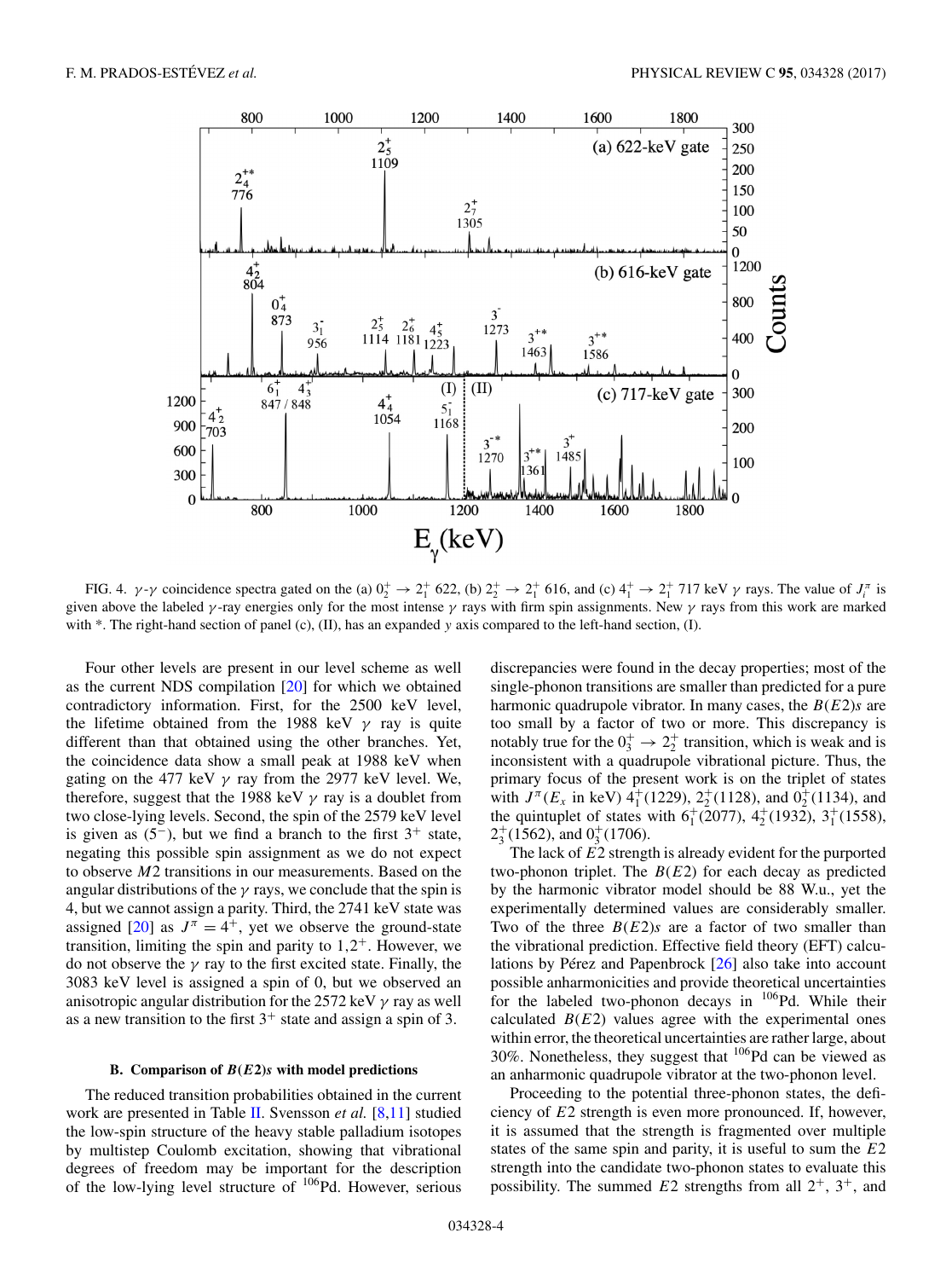<span id="page-6-0"></span>TABLE I. Level and  $\gamma$ -ray energies, initial spins and parities, final spins and parities,  $\gamma$ -ray intensities, average experimental attenuation factors, level lifetimes, and multipolarity or  $E2/M1$  multipole mixing ratios,  $\delta$ , in <sup>106</sup>Pd from the present inelastic neutron-scattering measurements only. When two  $\delta$  values with similar  $\chi^2$  values were deduced, the  $\delta$  with the lowest value of  $\chi^2$  is listed first. (The  $\gamma$ -ray and level energies for the 2<sup>+</sup> level, however, were taken from Ref. cases where the  $\gamma$  ray was observed, but was contaminated by background or  $\gamma$  rays from other Pd isotopes and was weak in the coincidence spectra, the  $\gamma$ -ray energies are given without uncertainties and were calculated from level-energy differences and  $\gamma$ -ray intensities are given as upper limits or not at all.

| $E_{\text{level}}$<br>(keV) | $E_{\gamma}$<br>(keV) | $J_i^{\pi}$ | $J_f^{\pi}$                                   | $I_{\gamma}$ | $\bar{F}(\tau)$ | $\tau$<br>(fs)        | Multipolarity<br>or $\delta$ |
|-----------------------------|-----------------------|-------------|-----------------------------------------------|--------------|-----------------|-----------------------|------------------------------|
| 511.850(23)                 | 511.842(28)           | $2^{+}_{1}$ | $0^{+}_{1}$                                   | 100          |                 |                       | $E2\,$                       |
| 1128.103(16)                | 616.232(11)           | $2^+_2$     | $2^{+}_{1}$                                   | 100.0(30)    | 0.012(6)        | $2300^{+2100}_{-800}$ | $-8.7^{+17}_{-19}$           |
|                             | 1128.084(12)          |             | $0^+_1$                                       | 54.6(16)     |                 |                       | E <sub>2</sub>               |
| 1133.927(28)                | 622.038(11)           | $0^{+}_{2}$ | $2^{+}_{1}$                                   | 100          |                 |                       | $E2\,$                       |
| 1229.293(22)                | 717.410(11)           | $4^{+}_{1}$ | $2^+_1$                                       | 100          | 0.024(7)        | $1140^{+440}_{-250}$  | $E2\,$                       |
| 1557.771(21)                | 328.479(25)           | $3^{+}_{1}$ | $4^{+}_{1}$                                   | 3.98(40)     |                 |                       |                              |
|                             | 429.661(13)           |             | $2^+_{2}$                                     | 40.9(41)     |                 |                       | $-8.8^{+9}_{-18}$            |
|                             | 1045.893(13)          |             | $2^{+}_{1}$                                   | 100.0(30)    |                 |                       | $-4.03_{-45}^{+37}$          |
| 1562.299(23)                | 333.00(13)            | $2^{+}_{3}$ | $4^{+}_{1}$                                   | 0.40(10)     | 0.020(7)        | $1300^{+720}_{-350}$  | $E2\,$                       |
|                             | 428.339(22)           |             | $0^+_2$                                       | 4.40(88)     |                 |                       | E2                           |
|                             | 434.196               |             |                                               |              |                 |                       |                              |
|                             | 1050.412(12)          |             | $\begin{array}{c} 2^+_2 \\ 2^+_1 \end{array}$ | 100.0(30)    |                 |                       | $+0.219_{-44}^{+38}$         |
|                             | 1562.295(25)          |             | $0^+_1$                                       | 11.20(56)    |                 |                       | $E2\,$                       |
| 1706.424(30)                | 578.330(15)           | $0_3^+$     | $2^+_2$                                       | 16.70(84)    | 0.016(12)       | $1600^{+5100}_{-700}$ | $E2\,$                       |
|                             | 1194.548(13)          |             | $2^{+}_{1}$                                   | 100.0(30)    |                 |                       | $E2\,$                       |
| 1909.509(26)                | 347.230(25)           | $2^{+}_{4}$ | $2^+_3$                                       | 6.10(61)     | 0.017(8)        | $1600^{+1500}_{-500}$ |                              |
|                             | 351.81(13)            |             | $3^{+}_{1}$                                   | 0.93(28)     |                 |                       |                              |
|                             | 680.201(16)           |             | $4^{+}_{1}$                                   | 7.50(38)     |                 |                       | $E2\,$                       |
|                             | 775.576(22)           |             | $0^+_2$                                       | 5.50(28)     |                 |                       | $E2\,$                       |
|                             | 781.607(55)           |             | $2^{+}_{2}$                                   | 1.50(15)     |                 |                       | $+2.1^{+15}_{-8}$            |
|                             | 1397.642(18)          |             | $2^{+}_{1}$                                   | 100.0(30)    |                 |                       | $+0.253_{-46}^{+55}$         |
|                             |                       |             |                                               |              |                 |                       | $+1.32_{-15}^{+11}$          |
|                             | 1909.496(49)          |             | $0^+_1$                                       | 46.4(23)     |                 |                       | $E2$                         |
| 1932.440(26)                | 374.669               | $4^{+}_{2}$ | $3^{+}_{1}$                                   |              | 0.017(12)       | $1600^{+3500}_{-700}$ |                              |
|                             | 703.148(15)           |             | $4^{+}_{1}$                                   | 39.0(20)     |                 |                       | $-1.55_{-66}^{+27}$          |
|                             | 804.338(14)           |             | $2^+_2$                                       | 100.0(30)    |                 |                       | $E2\,$                       |
| 2001.597(36)                | 873.494(15)           | $0^{+}_{4}$ | $2^{+}_{2}$                                   | 100          |                 | >1200                 | E2                           |
| 2076.770(47)                | 847.434(20)           | $6^{+}_{1}$ | $4^{+}_{1}$                                   | 100          |                 |                       | $E2\,$                       |
| 2077.508(41)                | 848.252(23)           | $4^{+}_{3}$ | $4^{+}_{1}$                                   | 100(20)      | 0.095(84)       | $270^{+2100}_{-140}$  | $+0.20_{-9}^{+14}$           |
|                             | 949.507(90)           |             | $2^+_2$                                       | 6.56(66)     |                 |                       | E2                           |
|                             | 1565.695(48)          |             | $2^{+}_{1}$                                   | 25.6(51)     |                 |                       | $E2\,$                       |
| 2084.494(33)                | 522.195               | $3^{-}_{1}$ |                                               | ${<}1.4$     | 0.020(11)       | $1400^{+1800}_{-500}$ | $E\sqrt{1}$                  |
|                             | 956.388(26)           |             | $\begin{matrix} 2_3^+ \ 2_2^+ \end{matrix}$   | 7.69(77)     |                 |                       | $E\,1$                       |
|                             | 1572.619(36)          |             | $2^{+}_{1}$                                   | 100.0(30)    |                 |                       | $E\,1$                       |
| 2242.568(29)                | 680.269               | $2^{+}_{5}$ | $2^{+}_{3}$                                   | 98(15)       | 0.057(16)       | $460^{+190a}_{-110}$  | $-0.786_{-68}^{+59}$         |
|                             | 684.786(18)           |             | $3^{+}_{1}$                                   | 48.4(24)     |                 |                       | $+3.75_{-67}^{+73}$          |
|                             | 1108.632(24)          |             | $0^+_2$                                       | 50.3(25)     |                 |                       | $E2\,$                       |
|                             | 1114.477(22)          |             | $2^+_2$                                       | 100.0(30)    |                 |                       | $+0.66^{+65}_{-33}$          |
|                             | 1730.707(50)          |             | $2^{+}_{1}$                                   | 16.59(83)    |                 |                       | $-0.03_{-11}^{+12}$          |
|                             |                       |             |                                               |              |                 |                       |                              |
|                             |                       |             |                                               |              |                 |                       | $+2.5^{+11}_{-7}$            |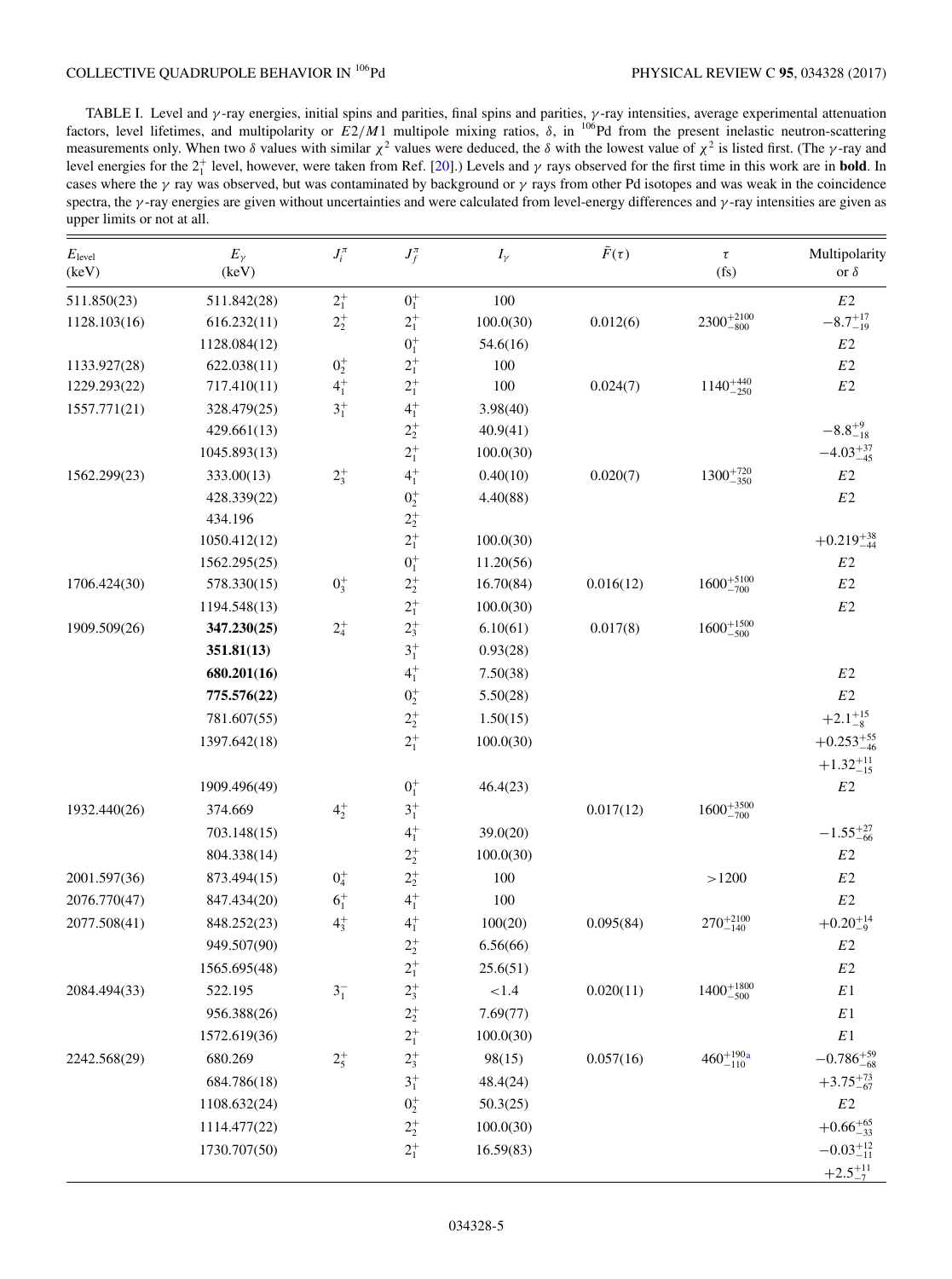| $E_{\text{level}}$<br>(keV) | $E_{\gamma}$<br>(keV) | $J_i^{\pi}$              | $J_f^{\pi}$      | $I_{\gamma}$ | $\bar{F}(\tau)$ | $\tau$<br>(fs)        | Multipolarity<br>or $\delta$                                     |
|-----------------------------|-----------------------|--------------------------|------------------|--------------|-----------------|-----------------------|------------------------------------------------------------------|
|                             | 2242.746(94)          |                          | $0^{+}_{1}$      | 19.19(96)    |                 |                       | $E2$                                                             |
| 2278.212(98)                | 1766.362(40)          | $0^+_5$                  | $2^+_1$          | 100          |                 |                       | $E2\,$                                                           |
| 2283.074(42)                | 720.8(5)              | $4^{+}_{4}$              | $2^{+}_{3}$      | 14.7(29)     | 0.022(15)       | $1200^{+2600}_{-500}$ | $E2\,$                                                           |
|                             | 1053.776(21)          |                          | $4^{+}_{1}$      | 100.0(30)    |                 |                       | $+0.170^{+54}_{-44}$                                             |
| 2306.181(31)                | 221.631(22)           | $4^{-}_{1}$              | $3^-_1$          | 32.0(64)     |                 |                       |                                                                  |
|                             | 228.716(36)           |                          | $4^{+}_{3}$      | 13.4(27)     |                 |                       | $E\sqrt{1}$                                                      |
|                             | 748.449(18)           |                          | $3^{+}_{1}$      | 100.0(30)    |                 |                       | $E\,1$                                                           |
| 2308.784(39)                | 307.187               | $2^{+}_{6}$              | $0^+_4$          | ${<}2$       | 0.045(11)       | $580^{+190}_{-120}$   | $E2\,$                                                           |
|                             | 746.529(58)           |                          | $2^{+}_{3}$      | 5.70(57)     |                 |                       | $-0.15(26)$                                                      |
|                             | 750.933(43)           |                          | $3^{+}_{1}$      | 5.20(52)     |                 |                       | $-1.6^{+15}_{-20}$<br>$-0.4^{+3}_{-33}$                          |
|                             | 1180.691(23)          |                          | $2^{+}_{2}$      | 55.3(28)     |                 |                       | $-0.22(4)$                                                       |
|                             | 1796.926(41)          |                          | $2^{+}_{1}$      | 100.0(30)    |                 |                       | $+5.1^{+12}_{-9}$<br>$+0.192^{+48}_{-50}$<br>$+1.48^{+14}_{-16}$ |
|                             | 2308.99(12)           |                          | $0^+_1$          | 11.3(11)     |                 |                       | $E2$                                                             |
| 2350.914(32)                | 418.27(20)            | $4^{+}_{5}$              | $\mathbf{4}^+_2$ | 6.8(20)      |                 |                       |                                                                  |
|                             | 793.133(21)           |                          | $3^{+}_{1}$      | 97.6(98)     |                 |                       | $-8^{+3}_{-13}$<br>$-0.085(90)$                                  |
|                             | 1121.416(49)          |                          | $4^{+}_{1}$      | 11.0(22)     |                 |                       |                                                                  |
|                             | 1222.805(25)          |                          | $2^+_2$          | 100.0(30)    |                 |                       | $E2\,$                                                           |
|                             | 1839.146(62)          |                          | $2^+_1$          | 31.8(16)     |                 |                       | $E2\,$                                                           |
| 2366.107(41)                | 433.667               | $5^{+}_{1}$              | $4^{+}_{2}$      | ${<}3.7$     |                 |                       |                                                                  |
|                             | 808.341(21)           |                          | $\mathbf{3}^+_1$ | 100.0(30)    |                 |                       | $E2\,$                                                           |
|                             | 1136.83(13)           |                          | $4^{+}_{1}$      | 5.7(11)      |                 |                       |                                                                  |
| 2397.550(50)                | 313.11(42)            | $5^{-}_{1}$              | $3^{-}_{1}$      | 2.90(73)     |                 |                       | $E2\,$                                                           |
|                             | 1168.234(24)          |                          | $4^{+}_{1}$      | 100.0(30)    |                 |                       | $\mathbb{E} \hspace{.01cm} 1$                                    |
| 2401.115(36)                | 316.621(62)           | $2^{-}$ , 3 <sup>-</sup> | $3^{-}_{1}$      | 6.3(13)      |                 |                       |                                                                  |
|                             | 838.817(22)           |                          | $2^+_3$          | 90.7(45)     |                 |                       | $\mathbb{E} \hspace{.01cm} 1$                                    |
|                             | 843.344               |                          | $3^{+}_{1}$      | < 12.9       |                 |                       | $\mathbb{E} \hspace{.01cm} 1$                                    |
|                             | 1273.017(25)          |                          | $2^{+}_{2}$      | 100.0(30)    |                 |                       | $E\,1$                                                           |
|                             | 1889.231(55)          |                          | $2^{+}_{1}$      | 66.8(33)     |                 |                       | $E\,1$                                                           |
| 2439.111(44)                | 876.766(29)           | $2^{+}_{7}$              | $2^{+}_{3}$      | 15.3(15)     | 0.050(18)       | $580^{+360}_{-170}$   | $+0.01(16)$                                                      |
|                             |                       |                          |                  |              |                 |                       |                                                                  |
|                             |                       |                          |                  |              |                 |                       | $+2.2^{+14}_{-1}$                                                |
|                             | 1209.770(91)          |                          | $4^{+}_{1}$      | 3.67(37)     |                 |                       | E <sub>2</sub>                                                   |
|                             | 1305.262(45)          |                          | $0^+_2$          | 7.57(76)     |                 |                       | $E2\,$                                                           |
|                             | 1927.271(58)          |                          | $2^{+}_{1}$      | 100.0(30)    |                 |                       | $-0.055_{-40}^{+39}$                                             |
|                             | 2439.136(42)          |                          | $0^+_1$          | 30.8(15)     |                 |                       | $+2.74_{-32}^{+34}$<br>$E2\,$                                    |
| 2484.91(55)                 | 2484.91(26)           | $1^{(-)}$                | $0^+_1$          | 100          | 0.185(18)       | $120^{+16}_{-13}$     | (E1)                                                             |
| 2499.862(47)                | 415.368               | $3^-$                    | $3^{-}_{1}$      | $<\!18$      | 0.098(28)       | $280^{+120}_{-70}$    |                                                                  |
|                             | 937.547(48)           |                          | $2^+_3$          | 12.7(26)     |                 |                       | $E\,1$                                                           |
|                             | 942.18(10)            |                          | $\mathbf{3}^+_1$ | 5.2(10)      |                 |                       | $E\,1$                                                           |
|                             | 1270.460(64)          |                          | $4^{+}_{1}$      | 17.9(36)     |                 |                       | $E\,1$                                                           |
|                             | 1371.751(29)          |                          | $2^{+}_{2}$      | 100(20)      |                 |                       | $E\,1$                                                           |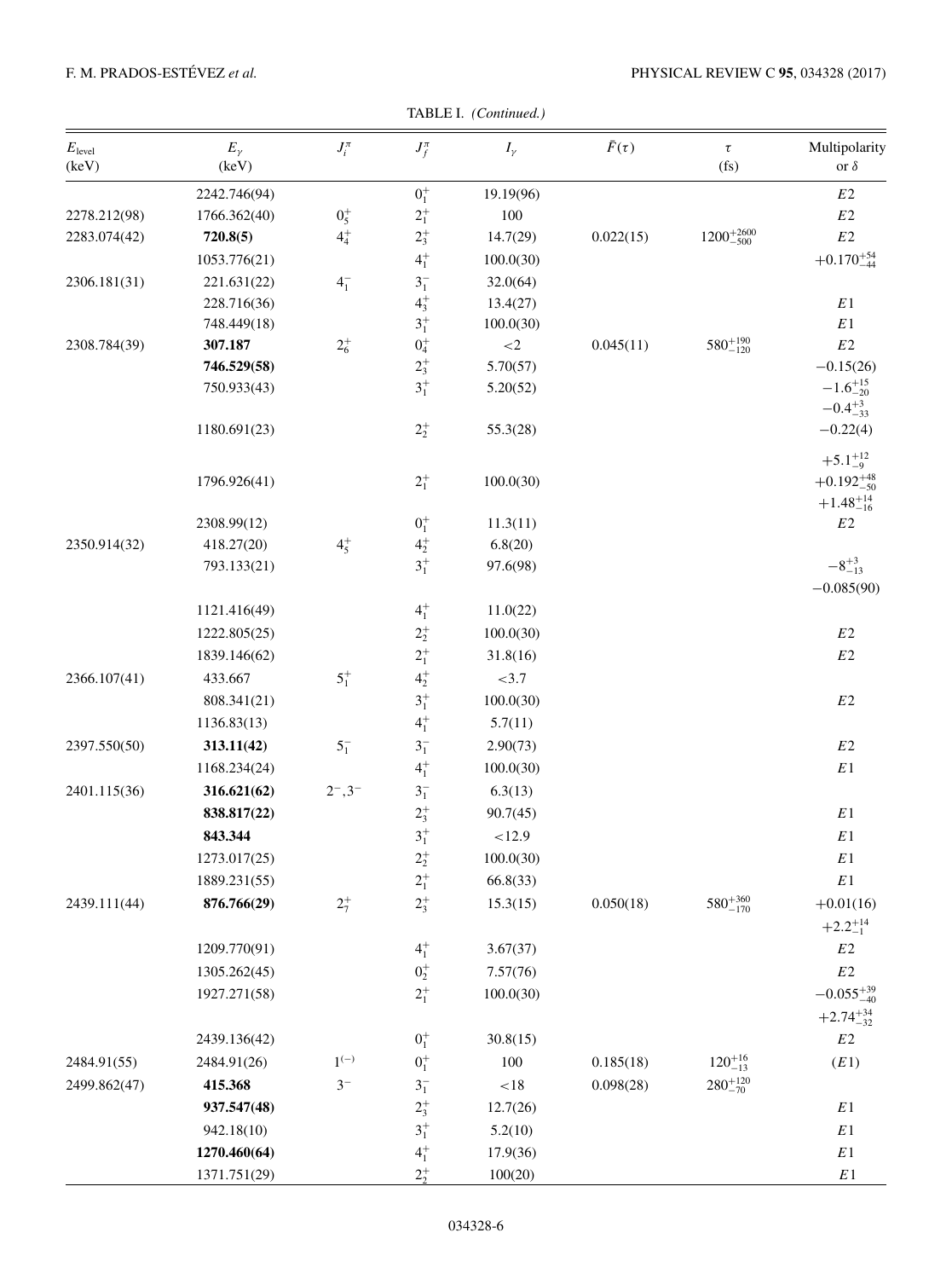| TABLE I. (Continued.)       |                       |                |                                                                         |              |                 |                        |                              |  |  |  |  |
|-----------------------------|-----------------------|----------------|-------------------------------------------------------------------------|--------------|-----------------|------------------------|------------------------------|--|--|--|--|
| $E_{\text{level}}$<br>(keV) | $E_{\gamma}$<br>(keV) | $J_i^{\pi}$    | $J_f^{\pi}$                                                             | $I_{\gamma}$ | $\bar{F}(\tau)$ | $\tau$<br>(fs)         | Multipolarity<br>or $\delta$ |  |  |  |  |
|                             | 1988.012              |                | $2^{+}_{1}$                                                             | ${<}100$     |                 |                        | $E\,1$                       |  |  |  |  |
| 2500.126(54)                | 1988.256(11)          | $2,3^{+}$      | $2^{+}_{1}$                                                             | $100\,$      | 0.267(15)       | $75^{+6}_{-5}$         |                              |  |  |  |  |
| 2578.689(40)                | 181.068(42)           | $\overline{4}$ | $5^{-}_{1}$                                                             | 27.9(56)     |                 |                        |                              |  |  |  |  |
|                             | 272.504(59)           |                | $4^{-}_{1}$                                                             | 19.1(19)     |                 |                        |                              |  |  |  |  |
|                             | 494.082(38)           |                | $3^{-}_{1}$                                                             | 47.7(48)     |                 |                        |                              |  |  |  |  |
|                             | 1020.900(35)          |                | $3^{+}_{1}$                                                             | 64.1(64)     |                 |                        |                              |  |  |  |  |
|                             | 1349.500(28)          |                | $4^{+}_{1}$                                                             | 100.0(30)    |                 |                        |                              |  |  |  |  |
| 2590.575(48)                | 347.993(60)           | $3^+$          | $2^{+}_{5}$                                                             | 19.0(19)     |                 |                        |                              |  |  |  |  |
|                             | 658.1(1)              |                | $4^{+}_{2}$                                                             | 11.3(23)     |                 |                        |                              |  |  |  |  |
|                             | 1028.201(33)          |                | $2^{+}_{3}$                                                             | 100.0(30)    |                 |                        | $-1.68(21)$                  |  |  |  |  |
|                             |                       |                |                                                                         |              |                 |                        | $-0.342_{-54}^{+51}$         |  |  |  |  |
|                             | 1361.2(3)             |                | $4^{+}_{1}$                                                             | 28.5(57)     |                 |                        |                              |  |  |  |  |
|                             | 1462.557(32)          |                |                                                                         | 57.0(57)     |                 |                        | $+0.83^{+20}_{-13}$          |  |  |  |  |
|                             | 2078.14(23)           |                | $2^{+}_{2}$<br>$2^{+}_{1}$<br>$2^{+}_{3}$<br>$2^{+}_{2}$<br>$2^{+}_{1}$ | 27.00(81)    |                 |                        |                              |  |  |  |  |
| 2624.424(79)                | 1062.197(49)          | $0^+_6$        |                                                                         | 81.2(81)     |                 |                        | $E2\,$                       |  |  |  |  |
|                             | 1496.232(74)          |                |                                                                         | 59.7(60)     |                 |                        | $E2\,$                       |  |  |  |  |
|                             | 2112.491(75)          |                |                                                                         | 100(10)      |                 |                        | $E2\,$                       |  |  |  |  |
| 2626.860(50)                | 1064.39(11)           | $(3)^{+}$      | $2^{+}_{3}$                                                             | 7.9(16)      | 0.076(18)       | $360^{+120}_{-70}$     | $+0.05^{+14}_{-15}$          |  |  |  |  |
|                             | 1498.759(25)          |                | $2^+_2$                                                                 | 100(20)      |                 |                        | $+0.294_{-37}^{+31}$         |  |  |  |  |
|                             | 2115.050(58)          |                | $2^{+}_{1}$                                                             | 31.8(64)     |                 |                        | $+0.394_{-86}^{+96}$         |  |  |  |  |
|                             |                       |                |                                                                         |              |                 |                        | $+5.7^{+49}_{-20}$           |  |  |  |  |
| 2647.036(55)                | 737.5(2)              | $(4)^+$        | $2^{+}_{4}$                                                             | 6.7(20)      | 0.056(24)       | $500^{+410}_{-160}$    | (E2)                         |  |  |  |  |
|                             | 1089.350(78)          |                | $3^{+}_{1}$                                                             | 24.0(24)     |                 |                        |                              |  |  |  |  |
|                             | 1417.713(27)          |                | $4^{+}_{1}$                                                             | 100.0(30)    |                 |                        |                              |  |  |  |  |
|                             | 2135.365(78)          |                | $2^{+}_{1}$                                                             | 11.3(23)     |                 |                        | (E2)                         |  |  |  |  |
| 2699.68(12)                 | 302.130(49)           | 6 <sub>1</sub> | $5^{-}_{1}$                                                             | 100.0(50)    |                 |                        |                              |  |  |  |  |
|                             | 393.501               |                | $4^{-}_{1}$                                                             | $<42$        |                 |                        |                              |  |  |  |  |
| 2705.211(97)                | 998.87(15)            | $1^+$          | $0_{3}^{+}$                                                             | 12.8(13)     | 0.171(18)       | $145^{+20}_{-17}$      | $\cal M1$                    |  |  |  |  |
|                             | 1571.3(2)             |                | $0^+_2$                                                                 | 3.60(72)     |                 |                        | $\cal M1$                    |  |  |  |  |
|                             | 1577.1(2)             |                |                                                                         | 28.3(57)     |                 |                        |                              |  |  |  |  |
|                             |                       |                | $2^+_2$                                                                 |              |                 |                        |                              |  |  |  |  |
|                             | 2193.340(48)          |                | $2^{+}_{1}$                                                             | 100.0(30)    |                 |                        |                              |  |  |  |  |
|                             | 2705.25(11)           |                | $0^+_1$                                                                 | 52.1(52)     |                 |                        | $\cal M1$                    |  |  |  |  |
| 2713.926(52)                | 1156.186(31)          | $3^+$          | $\mathbf{3}^+_1$                                                        | 100.0(50)    | 0.069(27)       | $400^{+270}_{-120}$    |                              |  |  |  |  |
|                             | 1484.6(2)             |                | $4^{+}_{1}$                                                             | 49.4(35)     |                 |                        |                              |  |  |  |  |
|                             | 1585.786(36)          |                | $2^+_2$                                                                 | 71.0(71)     |                 |                        |                              |  |  |  |  |
|                             | 2202.026(11)          |                | $2^{+}_{1}$                                                             | 16.9(34)     |                 |                        |                              |  |  |  |  |
| 2737.252(90)                | 659.7(2)              | $(4^{+})$      | $4^{+}_{3}$                                                             | 100(20)      |                 |                        |                              |  |  |  |  |
|                             | 1179.5(2)             |                | $3^{+}_{1}$                                                             | 53(11)       |                 |                        |                              |  |  |  |  |
|                             | 1507.959(41)          |                | $4^{+}_{1}$                                                             | 43.0(43)     |                 |                        |                              |  |  |  |  |
| 2741.44(13)                 | 2741.442(59)          | $1,2^{+}$      | $0^+_1$                                                                 | 100          |                 |                        |                              |  |  |  |  |
| 2747.688(54)                | 247.745(49)           | 3              | $3-$                                                                    | 23.8(24)     | 0.058(46)       | $500^{+1800}_{-200}\,$ |                              |  |  |  |  |
|                             | 1518.473(39)          |                | $4^{+}_{1}$                                                             | 23.1(23)     |                 |                        |                              |  |  |  |  |
|                             | 2235.808(33)          |                | $2^{+}_{1}$                                                             | 100.0(50)    |                 |                        |                              |  |  |  |  |
| 2752.564(75)                | 668.1(2)              | (5)            | $3^-_1$                                                                 | 6.6(20)      |                 |                        |                              |  |  |  |  |
|                             | 674.917(90)           |                | $4^{+}_{3}$                                                             | 6.4(19)      |                 |                        |                              |  |  |  |  |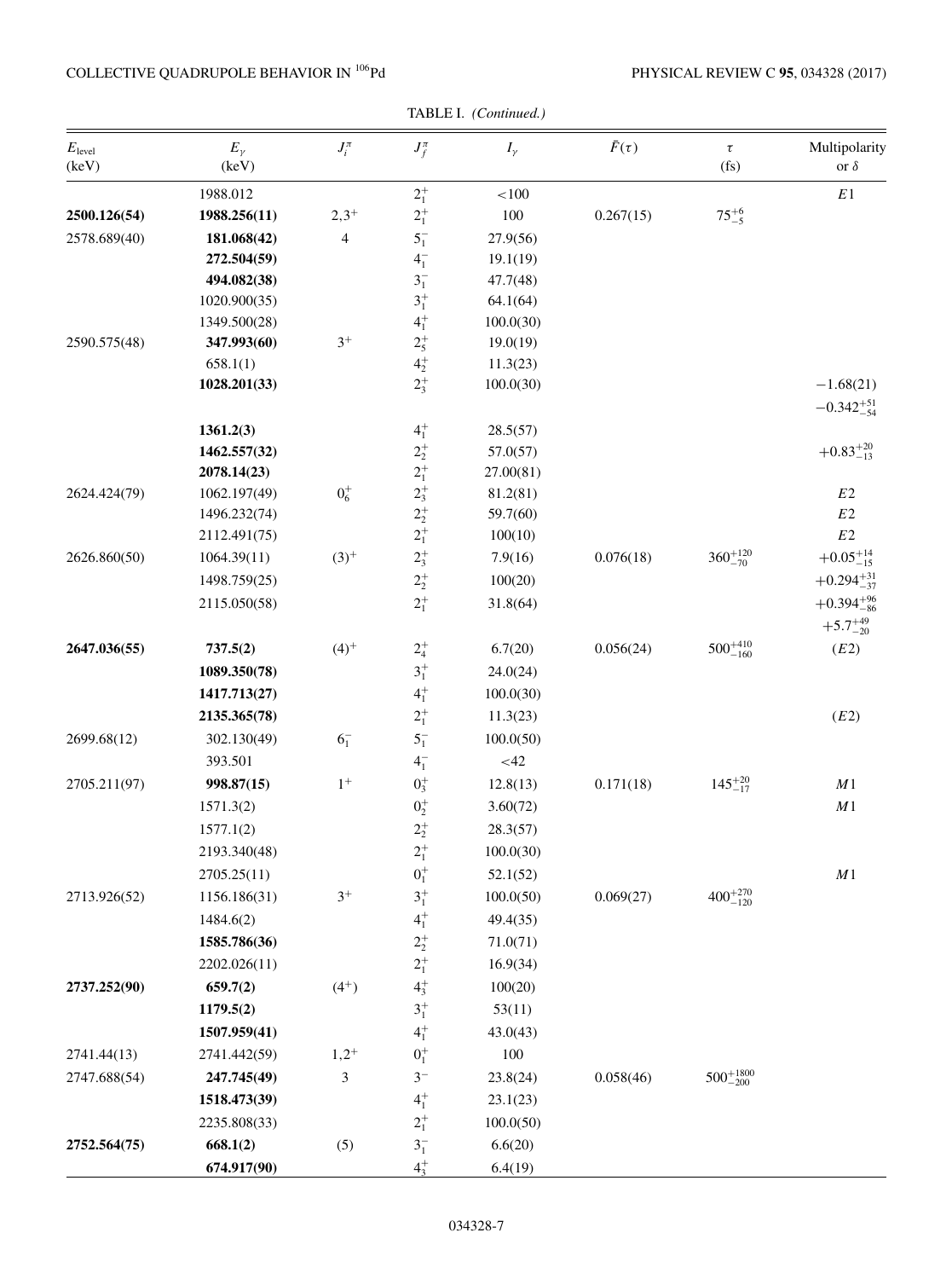| TABLE I. (Continued.) |
|-----------------------|
|                       |

| $E_{\rm level}$<br>(keV) | $E_{\gamma}$<br>(keV) | $J_i^{\pi}$    | $J_f^{\pi}$ | $I_{\gamma}$     | $\bar{F}(\tau)$ | $\tau$<br>(f <sub>S</sub> ) | Multipolarity<br>or $\delta$                |
|--------------------------|-----------------------|----------------|-------------|------------------|-----------------|-----------------------------|---------------------------------------------|
|                          | 1523.412(36)          |                | $4^{+}_{1}$ | 100(10)          |                 |                             |                                             |
| 2757.08(11)              | 406.177(86)           |                | $4^{+}_{5}$ | 43.4(87)         |                 |                             |                                             |
|                          | 450.889(63)           |                | $4^{-}_{1}$ | 100(20)          |                 |                             |                                             |
|                          | 824.637               |                | $4^{+}_{2}$ | ${<}92$          |                 |                             |                                             |
|                          | 1527.8(4)             |                | $4^{+}_{1}$ | 30(15)           |                 |                             |                                             |
| 2775.95(22)              | 1213.5(2)             | (3,4)          | $2^{+}_{3}$ | 15.8(79)         | 0.092(47)       | $290^{+330}_{-110}$         |                                             |
|                          | 1217.9(3)             |                | $3^{+}_{1}$ | 100.0(30)        |                 |                             |                                             |
|                          | 1546.7(2)             |                | $4^{+}_{1}$ | 33.6(67)         |                 |                             |                                             |
|                          | 1647.8(2)             |                | $2^{+}_{2}$ | 80(16)           |                 |                             |                                             |
|                          | 2264.101(98)          |                | $2^{+}_{1}$ | 18.1(36)         |                 |                             |                                             |
| 2783.88(11)              | 2272.032(44)          | 2,3            | $2^{+}_{1}$ | 100              |                 | $81^{+7}_{-6}$              |                                             |
| 2812.270(68)             | 734.804(84)           | $(6^{+})$      | $4^{+}_{3}$ | 26.8(80)         |                 |                             | (E2)                                        |
|                          | 879.830(55)           |                | $4^{+}_{2}$ | 39.4(79)         |                 |                             | (E2)                                        |
|                          | 1582.968(40)          |                | $4^{+}_{1}$ | 100(10)          |                 |                             | (E2)                                        |
| 2820.49(10)              | 1258.2(3)             | $2^+$          | $2^{+}_{3}$ | 11.4(34)         | 0.091(25)       | $290^{+120}_{-70}$          | $+1.4^{+64}_{-58}$<br>$+0.22^{+31}_{-17}$   |
|                          | 1692.4(2)             |                | $2^{+}_{2}$ | 17.2(52)         |                 |                             | $-0.18(10)$<br>$+4^{+12}_{-2}$              |
|                          | 2308.6(2)             |                | $2^{+}_{1}$ | 100.0(50)        |                 |                             | $+2.36^{+42}_{-40}$<br>$-0.006_{-57}^{+69}$ |
|                          | 2820.494(47)          |                | $0^+_1$     | 53.1(53)         |                 |                             | $E2\,$                                      |
| 2828.393(89)             | 1266.053(80)          | $(0^{+})$      | $2^{+}_{3}$ | 18.1(36)         | 0.089(32)       | $300^{+180}_{-90}$          | (E2)                                        |
|                          | 2316.558(43)          |                | $2^+_1$     | 100.0(30)        |                 |                             | (E2)                                        |
| 2846.168(92)             | 1283.91(10)           |                | $2^{+}_{3}$ | 8.3(17)          | 0.088(27)       | $300^{+150}_{-80}$          |                                             |
|                          | 1616.867(46)          |                | $4^{+}_{1}$ | 100.0(70)        |                 |                             |                                             |
| 2850.766(52)             | 918.412(75)           | $\mathfrak{Z}$ | $4^{+}_{3}$ | 12.2(24)         | 0.147(23)       | $170^{+37}_{-27}$           |                                             |
|                          | 941.3(2)              |                | $2^{+}_{4}$ | 18.9(28)         |                 |                             |                                             |
|                          | 1621.468(26)          |                | $4^{+}_{1}$ | 100.0(30)        |                 |                             |                                             |
|                          | 1722.631(60)          |                | $2^+_2$     | 19.9(40)         |                 |                             |                                             |
| 2860.30(20)              | 775.80(20)            |                | $3^{-}_{1}$ | 100              |                 |                             |                                             |
| 2860.908(68)             | 1302.932(35)          | $(5^{+})$      | $3^{+}_{1}$ | 100(15)          |                 |                             | (E2)                                        |
|                          | 1632.281(63)          |                | $4^{+}_{1}$ | 54(11)           |                 |                             |                                             |
| 2875.728(88)             | 1646.435(40)          |                | $4^{+}_{1}$ | 100              |                 |                             |                                             |
| 2878.001(92)             | 1315.757(98)          |                | $2^{+}_{3}$ | 12.0(24)         | 0.034(30)       | $800^{+6400}_{-400}\,$      |                                             |
|                          | 2366.137(42)          |                | $2^{+}_{1}$ | 100.0(70)        |                 |                             |                                             |
| 2878.377(78)             | 1320.63(11)           |                | $3^{+}_{1}$ | 10.3(10)         | 0.071(34)       | $380^{+370}_{-130}$         |                                             |
|                          | 1649.082(37)          |                | $4^{+}_{1}$ | 100(10)          |                 |                             |                                             |
| 2886.239(56)             | 1758.115(32)          | (3)            | $2^+_2$     | 100.0(70)        | 0.083(18)       | $323^{+99}_{-63}$           |                                             |
|                          | 2374.429(37)          |                | $2^{+}_{1}$ | 61.2(43)         |                 |                             |                                             |
| 2897.454(70)             | 591.3(2)              | $4,5^{-}$      | $4^{-}_{1}$ | 43(11)           | 0.074(34)       | $360^{+330}_{-120}$         |                                             |
|                          | 813.74(10)            |                | $3^{-}_{1}$ | 26.5(40)         |                 |                             |                                             |
|                          | 1668.082(33)          |                | $4^{+}_{1}$ | 100.0(30)        |                 |                             |                                             |
| 2902.476(75)             | 1774.299(57)          | $1,2^{+}$      | $2^+_2$     | ${\leqslant}16$  | 0.254(16)       | $87^{+8}_{-7}$              |                                             |
|                          | 2390.626              |                | $2^{+}_{1}$ | ${\leqslant}100$ |                 |                             |                                             |
|                          | 2902.476              |                | $0^{+}_{1}$ | $\leqslant$ 3    |                 |                             |                                             |
|                          |                       |                |             |                  |                 |                             |                                             |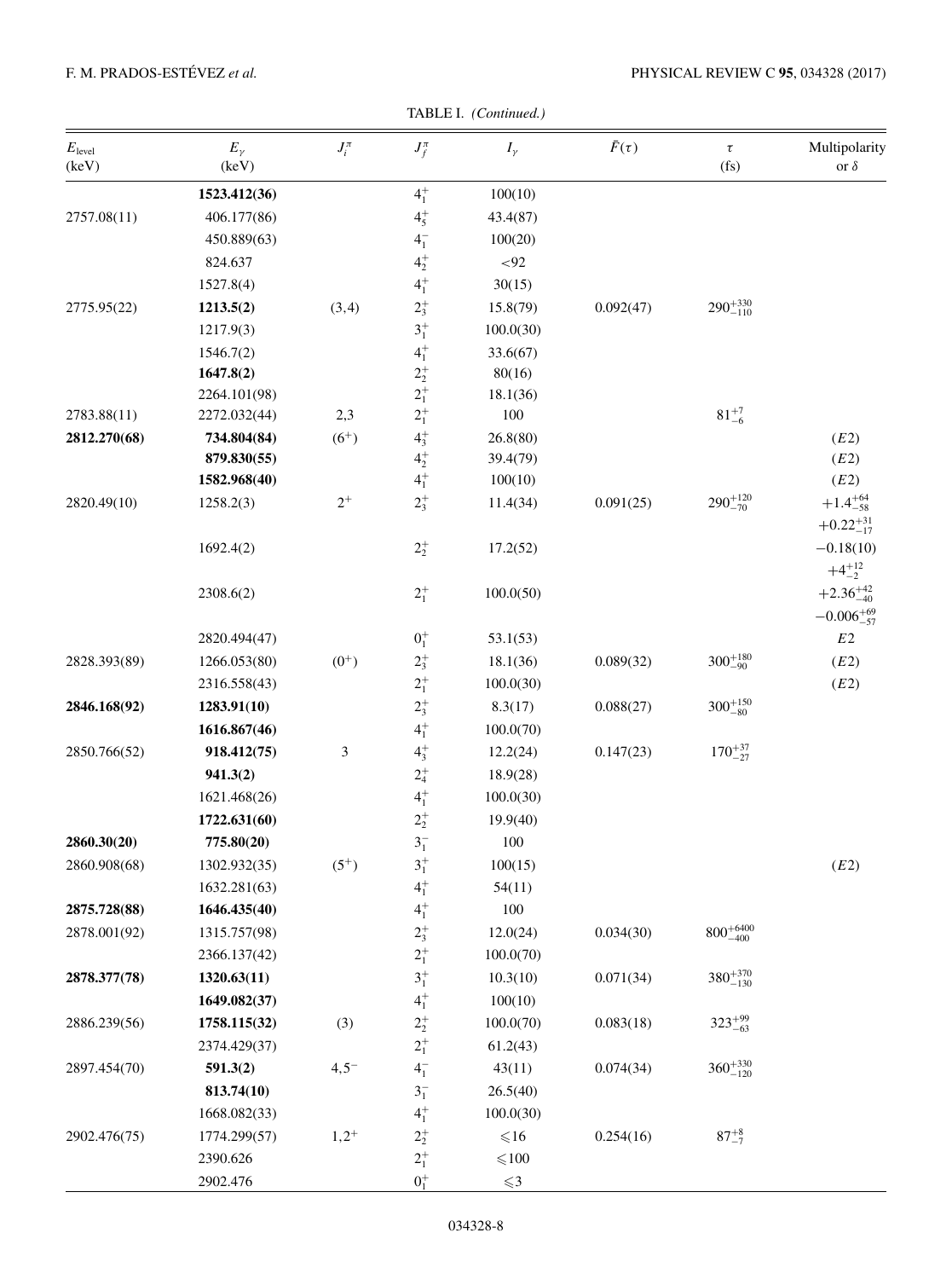## COLLECTIVE QUADRUPOLE BEHAVIOR IN  $^{106}\mathrm{Pd}$

| $E_{\text{level}}$<br>(keV) | $E_{\gamma}$<br>(keV) | $J_i^{\pi}$  | $J_f^{\pi}$ | $I_{\gamma}$ | $\bar{F}(\tau)$ | $\tau$<br>$(f_s)$   | Multipolarity<br>or $\delta$ |
|-----------------------------|-----------------------|--------------|-------------|--------------|-----------------|---------------------|------------------------------|
| 2907.516(88)                | 1678.223(40)          |              | $4^{+}_{1}$ | 100          | 0.050(48)       | >270                |                              |
| 2908.651(64)                | 824.329(48)           |              | $3^{-}_{1}$ | 16.7(33)     | 0.069(20)       | $390^{+180}_{-90}$  |                              |
|                             | 1346.080(83)          |              | $3^{+}_{1}$ | 9.3(28)      |                 |                     |                              |
|                             | 2396.742(34)          |              | $2^{+}_{1}$ | 100.0(50)    |                 |                     |                              |
| 2917.997(89)                | 1355.7(2)             | $2^+$        | $2^{+}_{3}$ | 4.4(13)      | 0.213(18)       | $109^{+12}_{-11}$   |                              |
|                             | 1360.2(2)             |              | $3^{+}_{1}$ | 18.7(28)     |                 |                     |                              |
|                             | 2406.134(37)          |              | $2^{+}_{1}$ | 100.0(70)    |                 |                     | $-0.047_{-63}^{+31}$         |
|                             |                       |              |             |              |                 |                     | $+2.66_{-44}^{+59}$          |
|                             | 2918.16(16)           |              | $0^+_1$     | 7.3(11)      |                 |                     | $E2\,$                       |
| 2935.518(48)                | 1706.010(43)          | (3)          | $4^{+}_{1}$ | 20.5(31)     | 0.230(15)       | $99^{+9}_{-8}$      |                              |
|                             | 1807.251(33)          |              | $2^+_2$     | 37.4(56)     |                 |                     |                              |
|                             | 2424.101(33)          |              | $2^{+}_{1}$ | 100.0(50)    |                 |                     |                              |
| 2968.52(13)                 | 2456.670(56)          |              | $2^{+}_{1}$ | 100          |                 |                     |                              |
| 2970.73(13)                 | 2458.875(54)          |              | $2^{+}_{1}$ | 100          |                 |                     |                              |
| 2976.699(80)                | 476.9(2)              |              | $3-$        | 36(11)       | 0.187(48)       | $127^{+54}_{-31}$   |                              |
|                             | 892.205(34)           |              | $3^{-}_{1}$ | 100          |                 |                     |                              |
| 3022.042(72)                | 1792.749(32)          |              | $4^{+}_{1}$ | 100          | 0.236(28)       | $95^{+16}_{-13}$    |                              |
| 3037.27(19)                 | 1909.165              | $\mathbf{1}$ | $2^{+}_{2}$ | 24(12)       | 0.459(25)       | $35^{+4}_{-3}$      |                              |
|                             | 3037.268(90)          |              | $0^{+}_{1}$ | 100.0(50)    |                 |                     | $M1$ or $E1$                 |
| 3041.60(19)                 | 758.42(10)            | $(6^{+})$    | $4^{+}_{4}$ | 20.6(41)     |                 |                     | (E2)                         |
|                             | 1812.61(18)           |              | $4^{+}_{1}$ | 100.0(50)    |                 |                     | (E2)                         |
| 3054.43(33)                 | 1920.5(2)             | (1)          | $0^+_2$     | 13.2(33)     | 0.242(42)       | $92^{+25}_{-18}$    |                              |
|                             | 1926.3(2)             |              | $2^{+}_{2}$ | 12.0(60)     |                 |                     |                              |
|                             | 2542.6(2)             |              | $2^{+}_{1}$ | 100.0(70)    |                 |                     |                              |
|                             | 3054.43(16)           |              | $0^+_1$     | 11.0(11)     |                 |                     |                              |
| 3057.688(72)                | 1828.395(32)          | (3)          | $4^{+}_{1}$ | 100.0(50)    | 0.132(32)       | $190^{+69}_{-42}$   |                              |
|                             | 1929.6(2)             |              | $2^+_2$     | 33(10)       |                 |                     |                              |
|                             | 2545.8(2)             |              | $2^{+}_{1}$ | 35(10)       |                 |                     |                              |
| 3067.364(78)                | 1939.262(48)          |              | $2^+_2$     | 66(10)       | 0.123(55)       | $210^{+190}_{-70}$  |                              |
|                             | 2555.512(50)          |              | $2^+_1$     | 100(15)      |                 |                     |                              |
| 3071.057(97)                | 2559.207(39)          |              | $2^{+}_{1}$ | 100          |                 |                     |                              |
| 3083.343(95)                | 1525.6(2)             | (3)          | $3^{+}_{1}$ | 74(19)       | 0.108(34)       | $240^{+120}_{-60}$  |                              |
|                             | 1955.2(2)             |              | $2^+_2$     | 11.9(24)     |                 |                     |                              |
|                             | 2571.492(38)          |              | $2^{+}_{1}$ | 100.0(50)    |                 |                     |                              |
| 3097.485(70)                | 1868.192(31)          |              | $4^{+}_{1}$ | 100          |                 |                     |                              |
| 3110.83(16)                 | 2598.974(75)          | $1,2^+$      | $2^{+}_{1}$ | 100(15)      |                 |                     |                              |
|                             | 3110.88(21)           |              | $0^+_1$     | 38.3(57)     |                 |                     |                              |
| 3121.27(15)                 | 2609.416(65)          |              | $2^{+}_{1}$ | 100          | 0.138(52)       | $180^{+130}_{-60}$  |                              |
| 3161.11(14)                 | 1076.5(3)             | (2,3)        | $3^{-}_{1}$ | 28.9(29)     | 0.283(85)       | $74^{+43}_{-23}$    |                              |
|                             | 2649.260(59)          |              | $2^{+}_{1}$ | 100(10)      |                 |                     |                              |
| 3166.28(13)                 | 2032.4(2)             | $\mathbf{1}$ | $0^+_2$     | 79(12)       | 0.176(53)       | $135^{+70}_{-38}$   | $M1$ or $E1$                 |
|                             | 2654.4(2)             |              | $2^{+}_{1}$ | 86(26)       |                 |                     |                              |
|                             | 3166.281(61)          |              | $0^{+}_{1}$ | 100.0(70)    |                 |                     | $M1$ or $E1$                 |
| 3173.723(73)                | 2045.408(42)          |              | $2^+_2$     | 100(25)      | 0.082(33)       | $320^{+240}_{-100}$ |                              |
|                             | 2662.261(52)          |              | $2^{+}$     | 86.9(87)     |                 |                     |                              |

TABLE I. (Continued.)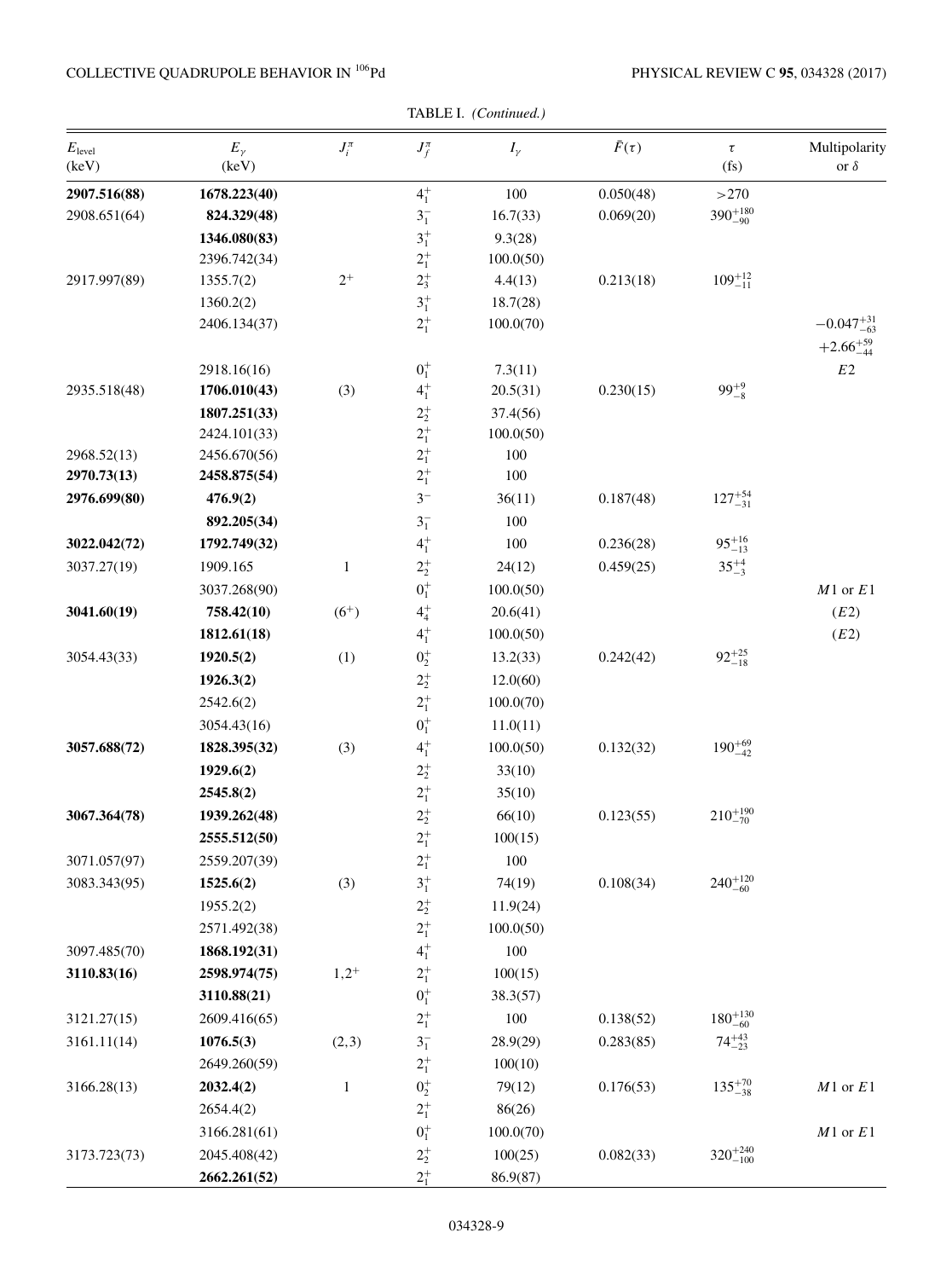<span id="page-11-0"></span>

| $E_{\text{level}}$<br>(keV) | $E_{\gamma}$<br>(keV) | $J_i^{\pi}$ | $J_f^{\pi}$ | $I_{\gamma}$ | $\bar{F}(\tau)$ | τ<br>(f <sub>S</sub> ) | Multipolarity<br>or $\delta$ |
|-----------------------------|-----------------------|-------------|-------------|--------------|-----------------|------------------------|------------------------------|
| 3215.041(92)                | 1652.742(42)          |             | $2^{+}_{3}$ | 100          | 0.089(47)       | $290^{+350}_{-110}$    |                              |
| 3221.50(10)                 | 2093.397              |             | $2^{+}_{2}$ | < 100        | 0.148(70)       | $160^{+170}_{-60}$     |                              |
|                             | 2709.624(78)          |             | $2^{+}_{1}$ | 100(3)       |                 |                        |                              |
| 3249.56(14)                 | 3249.556(65)          | $1,2^+$     | $0^{+}_{1}$ | 100          | 0.514(34)       | 28(4)                  |                              |
| 3250.47(20)                 | 2738.618(90)          |             | $2^{+}_{1}$ | 100          | 0.41(10)        | $43^{+21}_{-13}$       |                              |
| 3272.91(18)                 | 3272.914(84)          | $1,2^+$     | $0^{+}_{1}$ | 100          | 0.725(53)       | 12(3)                  |                              |
| 3274.35(19)                 | 2762.495(84)          |             | $2^{+}_{1}$ | 100          |                 |                        |                              |
| 3300.222(97)                | 1737.906(61)          | $1,2^{+}$   | $2^{+}_{3}$ | 27.0(40)     | 0.217(47)       | $103^{+36}_{-23}$      |                              |
|                             | 2172.09(25)           |             | $2^{+}_{2}$ | 100(15)      |                 |                        |                              |
|                             | 2788.357(71)          |             | $2^{+}_{1}$ | 34(10)       |                 |                        |                              |
|                             | 3300.45(18)           |             | $0^{+}_{1}$ | 52.9(79)     |                 |                        |                              |
| 3321.38(25)                 | 2809.53(11)           |             | $2^{+}_{1}$ | 100          |                 |                        |                              |

TABLE I. *(Continued.)*

This lifetime differs from the value published in Ref. [\[10\]](#page-19-0). We chose to apply a more stringent set of conditions for accepting the  $F(\tau)$  values<br>extracted from each  $\chi$  ray, which excluded all branches except the 1114.5 extracted from each  $\gamma$  ray, which excluded all branches except the 1114.5 keV  $\gamma$  ray. The resulting lifetime has smaller uncertainties, but the error bars do overlap with the previously published value.

 $4^+$  states above the candidate two-phonon  $0^+$ ,  $2^+$ , and  $4^+$ states, up to an excitation energy of 2.4 MeV, are presented in Table [III.](#page-18-0) Figures  $4(a) - 4(c)$  show coincidence spectra, taken at a neutron bombarding energy of 3.3 MeV, from which one can assess feeding intensities to the triplet of states,  $0^+(1134)$ ,  $2^+(1128)$ , and  $4^+(1229)$  gated by their decays to the 2<sup>+</sup>(512) state via  $\gamma$  rays of 622, 616, and 717 keV, respectively. Table III shows the summing of  $B(E2; 2^+_i \rightarrow$ respectively. Table [III](#page-18-0) shows the summing of  $B(E2; 2^+_i \rightarrow 0^+_2)$ ,  $B(E2; 2^+_i \rightarrow 2^+_2)$ ,  $B(E2; 4^+_i \rightarrow 2^+_2)$ ,  $B(E2; 3^+_i \rightarrow 2^+_2)$ ,  $B(E2; 2^+_i \rightarrow 2^+_2)$ ,  $B(E2; 2^+_i \rightarrow 2^+_2)$ ,  $B(E2; 2^+_i \rightarrow 2^+_2)$ ,  $B(E2; 2^+_i \rightarrow 2^+_2)$ ,  $B(E2; 2^$  $B(E2; 2_i^+ \rightarrow 4_1^+), B(E2; 4_i^+ \rightarrow 4_1^+), \text{ and } B(E2; 3_i^+ \rightarrow 4_1^+)$ <br>values (in Wu) compared with the harmonic quadrupole values (in W.u.) compared with the harmonic quadrupole vibrator for a three-phonon triplet. It is evident, by summing  $B(E2)$  values for the transitions feeding the candidate twophonon triplet of states, that  $106Pd$  is not a good case for a quadrupole vibrational nucleus. While a quintuplet of levels with appropriate spins is present and the decay patterns qualitatively reflect those of a three-phonon quintuplet, their decay strengths are inadequate for this to be a credible interpretation. Clearly, a deficit in  $E2$  strength exists in all cases, except possibly for the  $2^+_i \rightarrow 0^+_2$  and  $2^+_i \rightarrow 2^+_2$  summed<br>transitions, and we must conclude that even fragmentation into transitions, and we must conclude that even fragmentation into high-lying states cannot account for the observed deficiency. The EFT calculations by Pérez and Papenbrock [\[26\]](#page-19-0) also provided a "break down point" for the three-phonon states. The results presented here raise the question "What is the nature of collective quadrupole behavior in <sup>106</sup>Pd and, more generally, how can we describe the nuclear structure in this mass region?"

To further explore the possible collective structure of  $106Pd$ , we considered the other limiting cases of the Bohr model in addition to the harmonic quadrupole vibrator. The summed  $E2$ strength patterns compared to the (Wilets–Jean) gamma-soft rotor and rigid axially asymmetric rotor limits of the Bohr model are shown in Table [III,](#page-18-0) respectively. We also show the summed  $E2$  strength compared to a proton-neutron interacting

boson model (IBM2) calculation. The IBM2 calculations were carried out with parameters very close to those used by Kim *et al.* [\[27\]](#page-19-0).

Other IBM calculations are available, but contribute less data for a detailed comparison. For example, calculations by Böyükata *et al.* [\[28\]](#page-19-0) provide potential-energy surfaces indicating that the structure of <sup>106</sup>Pd may be more spherical in nature, but offer few  $B(E2)$  values for <sup>106</sup>Pd specifically; no discussion of the nature of this individual nucleus is given. Prior calculations by Van Isacker *et al.* [\[29\]](#page-19-0), however, provide additional  $B(E2)$  values on which the authors base the conclusion that the  $0<sub>2</sub><sup>+</sup>$  state is not a member of an intruder band. Our interpretation of this state in particular is discussed in Sec. [III C.](#page-17-0)

The comparisons of the experimental summed  $B(E2)$ values with the various models shown in Table [III](#page-18-0) suggest that the collective character lies closest to an axially asymmetric rotor, with possibly some gamma softness. This conclusion is implicit in the IBM2 calculations as revealed in the closeness of the IBM2 calculated  $B(E2)$  values to the Wilets–Jean values. It is well known that, for large boson numbers, the IBM SO(6) limiting case can closely resemble the Wilets–Jean limit of the Bohr model.

In addition to the  $B(E2)$  values discussed above,  $B(M1)$ values in 106Pd have been discussed using IBM2 calculations by Kim *et al.* [\[27\]](#page-19-0) and by Giannatiempo *et al.* [\[30\]](#page-19-0). Indeed, the issue of M1 strengths was a major component of the paper by Kim *et al.*, and it was the focus of the paper by Giannatiempo *et al.* We note that the two sets of calculations used very different parameter sets but obtained very similar results for the strongest  $M1$  (as well as  $E2$ ) transitions. We are unable to offer an explanation for this result beyond the observation that both sets of calculations involve a large number of parameters and there are probably multiple local fitting minima in this parameter space. However, we are able to deduce  $B(M1)$ values that critically impact these two sets of calculations.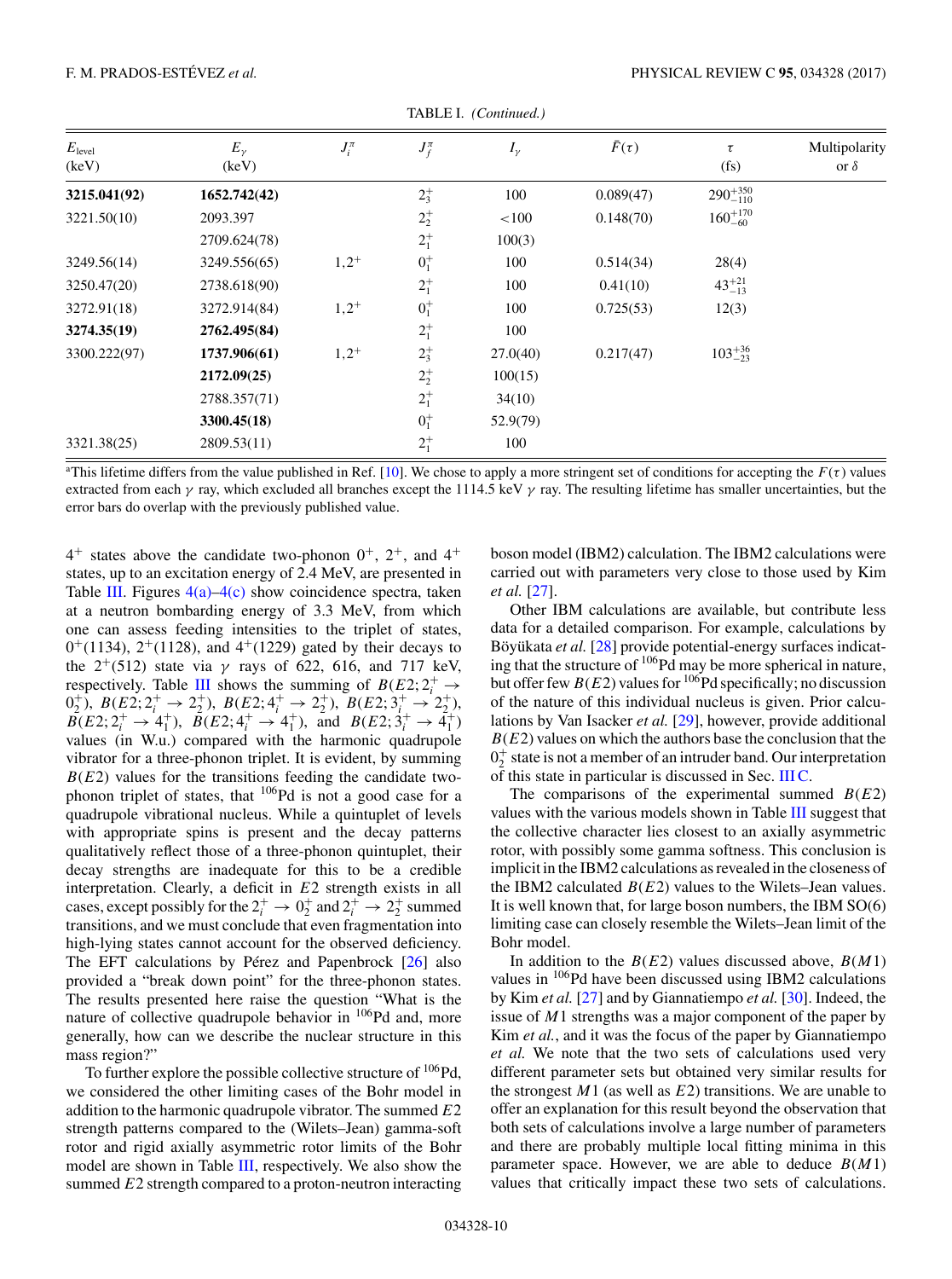<span id="page-12-0"></span>TABLE II. Levels,  $\gamma$  rays, initial spins and parities, final spins and parities,  $\gamma$ -ray branching ratios, level lifetimes, and multipolarities or  $/M$  multipolarities or  $/M$  multipolarities in  $^{106}Pd$ , Values not obt  $E2/M1$  multipole mixing ratios used to calculate transition probabilities in <sup>106</sup>Pd. Values not obtained from the present measurements are labeled with superscripts and described in the footnotes. labeled with superscripts and described in the footnotes.

| $E_{\text{level}}$<br>(keV) | $E_{\gamma}$<br>(keV) | $J_i^{\pi}$ | $J_f^{\pi}$ | <b>B.R.</b>            | $\tau$<br>(fs)          | Multipolarity<br>or $\delta$ | B(E2)<br>(W.u.)              | B(E1)/B(M1)<br>(W.u.)/ $(\mu_N^2)$  |
|-----------------------------|-----------------------|-------------|-------------|------------------------|-------------------------|------------------------------|------------------------------|-------------------------------------|
| 511.8                       | 511.8                 | $2^{+}_{1}$ | $0^{+}_{1}$ | 1.000                  | 17600(900) <sup>a</sup> | $E2$                         | $44.3(15)^a$                 |                                     |
| 1128.1                      | 616.2                 | $2^{+}_{2}$ | $2^{+}_{1}$ | 0.647(24)              | 4500(360) <sup>a</sup>  | $-8.7^{+17}_{-19}$           | $43.7^{+58}_{-50}$           | $(4.6^{+33}_{-18}) \times 10^{-4}$  |
|                             | 1128.1                |             | $0^{+}_{1}$ | 0.353(13)              |                         | E2                           | $1.18^{+15}_{-13}$           |                                     |
| 1133.9                      | 622.0                 | $0^{+}_{2}$ | $2^{+}_{1}$ | 1.000                  | 8400(1900) <sup>a</sup> | $E2\,$                       | $35(8)^{a}$                  |                                     |
| 1229.3                      | 717.4                 | $4^{+}_{1}$ | $2^{+}_{1}$ | 1.000                  | 1890(260) <sup>a</sup>  | $E2\,$                       | 76(11) <sup>a</sup>          |                                     |
| 1557.8                      | 328.5                 | $3^{+}_{1}$ | $4^{+}_{1}$ | 0.027(3)               | $32000(2000)^b$         |                              | $6.0^{+11c}_{-60}$           |                                     |
|                             | 429.7                 |             | $2^{+}_{2}$ | 0.282(30)              |                         | $-7.9(8)^{a}$                | $16.2^{+30}_{-26}$           | $(10.0^{+45}_{-30}) \times 10^{-5}$ |
|                             | 1045.9                |             | $2^{+}_{1}$ | 0.690(32)              |                         | $-4.03_{-45}^{+37}$          | $0.444_{-50}^{+57}$          | $(6.2^{+21}_{-17}) \times 10^{-5}$  |
| 1562.3                      | 333.0                 | $2^{+}_{3}$ | $4^{+}_{1}$ | 0.003(1)               | $1900(190)^d$           | $E2\,$                       | $10.6^{+51}_{-42}$           |                                     |
|                             | 428.3                 |             | $0^{+}_{2}$ | 0.038(8)               |                         | $E2\,$                       | $38^{+13}_{-11}$             |                                     |
|                             | 434.2                 |             | $2^+_2$     | 0.011(1) <sup>a</sup>  |                         |                              | $10^{+2}_{-10}$ <sup>c</sup> |                                     |
|                             | 1050.4                |             | $2^{+}_{1}$ | 0.853(34)              |                         | $+0.24(1)a$                  | $0.52_{-10}^{+13}$           | $(2.08^{+33}_{-27}) \times 10^{-2}$ |
|                             | 1562.3                |             | $0^+_1$     | 0.095(5)               |                         | $E2\,$                       | $0.147^{+25}_{-20}$          |                                     |
| 1706.4                      | 578.3                 | $0_3^+$     | $2^+_2$     | 0.143(8)               | 4000(700) <sup>a</sup>  | $E2\,$                       | $15.1_{-30}^{+42}$           |                                     |
|                             | 1194.5                |             | $2^{+}_{1}$ | 0.857(34)              |                         | $E2\,$                       | $2.41_{-44}^{+63}$           |                                     |
| 1909.5                      | 347.2                 | $2^{+}_{4}$ | $2^+_3$     | 0.036(4)               | $1600^{+1500}_{-500}$   |                              | $120^{+80}_{-120}$ c         |                                     |
|                             | 351.8                 |             | $3^{+}_{1}$ | 0.006(2)               |                         |                              | $16^{+18c}_{-16}$            |                                     |
|                             | 680.2                 |             | $4^{+}_{1}$ | 0.045(2)               |                         | $E2\,$                       | $5.2^{+29}_{-27}$            |                                     |
|                             | 775.6                 |             | $0^{+}_{2}$ | 0.033(2)               |                         | $E2\,$                       | $2.0^{+12}_{-10}$            |                                     |
|                             | 781.6                 |             | $2^+_2$     | 0.009(1)               |                         | $+2.1^{+15}_{-8}$            | $0.44_{-28}^{+39}$           | $(1.3^{+29}_{-10}) \times 10^{-4}$  |
|                             | 1397.6                |             | $2^{+}_{1}$ | 0.595(23)              |                         | $+0.253_{-46}^{+55}$         | $0.12_{-8}^{+14}$            | $(7.3^{+42}_{-38}) \times 10^{-3}$  |
|                             |                       |             |             |                        |                         | $+1.32_{-15}^{+11}$          | $1.21_{-66}^{+77}$           | $(2.8^{+22}_{-16}) \times 10^{-3}$  |
|                             | 1909.5                |             | $0^{+}_{1}$ | 0.276(15)              |                         | $E2\,$                       | $0.19_{-10}^{+11}$           |                                     |
| 1932.4                      | 374.7                 | $4^{+}_{2}$ | $3^{+}_{1}$ | 0.015(2) <sup>a</sup>  | 1670(230) <sup>a</sup>  |                              | $33^{+11c}_{-33}$            |                                     |
|                             | 703.1                 |             | $4^{+}_{1}$ | 0.276(16)              |                         | $-2.30(2)a$                  | $22.1_{-39}^{+51}$           | $(4.3^{+11}_{-8}) \times 10^{-3}$   |
|                             | 804.3                 |             | $2^+_2$     | 0.709(28)              |                         | $E2\,$                       | $34.5^{+71}_{-54}$           |                                     |
| 2001.6                      | 873.5                 | $0^{+}_{4}$ | $2^{+}_{2}$ | 1.000                  | >1200                   | $E2\,$                       | <45                          |                                     |
| 2076.8                      | 847.4 <sup>e</sup>    | $6^{+}_{1}$ | $4^{+}_{1}$ | 1.000                  | 710(70) <sup>a</sup>    | $E2\,$                       | $88.3^{+97}_{-79}$           |                                     |
| 2077.5                      | 848.3                 | $4^{+}_{3}$ | $4^{+}_{1}$ | 0.76(19)               | $270^{+2100}_{-140}$    | $+0.20_{-9}^{+14}$           | $7^{+41}_{-6}$               | $0.25_{-23}^{+42}$                  |
|                             | 949.5                 |             | $2^{+}_{2}$ | 0.050(9)               |                         | $E2\,$                       | $7^{+10}_{-6}$               |                                     |
|                             | 1565.7                |             | $2^{+}_{1}$ | 0.194(49)              |                         | $E2\,$                       | $2.1_{-19}^{+34}$            |                                     |
| 2084.5                      | 522.2                 | $3^{-}_{1}$ | $2^+_3$     | 0.013(3) <sup>a</sup>  | $1400^{+1800}_{-500}$   | $\cal E\,1$                  |                              | $(2.8^{+27}_{-19}) \times 10^{-5}$  |
|                             | 956.4                 |             | $2^+_2$     | 0.070(7)               |                         | $\mathbb{E} \hspace{.1cm} 1$ |                              | $(2.5^{+18}_{-15}) \times 10^{-5}$  |
|                             | 1572.6                |             | $2^{+}_{1}$ | 0.916(38)              |                         | $\cal E\,1$                  |                              | $(7.3^{+47}_{-43})\times10^{-5}$    |
| 2242.6                      | 680.3                 | $2^{+}_{5}$ | $2^{+}_{3}$ | 0.294(46)              | $460^{+190}_{-110}$     | $-0.786_{-68}^{+59}$         | $46^{+31}_{-22}$             | $(4.2^{+43}_{-32}) \times 10^{-2}$  |
|                             | 684.8                 |             | $3^{+}_{1}$ | 0.146(10)              |                         | $+3.75_{-67}^{+73}$          | $54^{+23}_{-20}$             | $(3.8^{+38}_{-20}) \times 10^{-3}$  |
|                             | 1108.6                |             | $0^+_2$     | 0.151(10)              |                         | $E2\,$                       | $5.4^{+21}_{-19}$            |                                     |
|                             | 1114.5                |             | $2^{+}_{2}$ | 0.301(17)              |                         | $+0.66^{+65}_{-33}$          | $3.2^{+50}_{-25}$            | $(1.9^{+15}_{-11}) \times 10^{-2}$  |
|                             | 1730.7                |             | $2^{+}_{1}$ | 0.050(3)               |                         | $-0.03_{-11}^{+12}$          | $0.0002_{-2}^{+52}$          | $(1.20^{+47}_{-42}) \times 10^{-3}$ |
|                             |                       |             |             |                        |                         | $+2.5^{+11}_{-7}$            | $0.167^{+83}_{-69}$          | $(1.7^{+22}_{-11}) \times 10^{-4}$  |
|                             | 2242.7                |             | $0^{+}_{1}$ | 0.058(4)               |                         | $E2\,$                       | $0.062_{-21}^{+25}$          |                                     |
| 2278.2                      | $715.9^{a}$           | $0^{+}_{5}$ | $2^{+}_{3}$ | 0.226(11) <sup>a</sup> |                         | $E2\,$                       |                              |                                     |
|                             | 1766.4                |             | $2^{+}_{1}$ | 0.774(30) <sup>a</sup> |                         | $E2\,$                       |                              |                                     |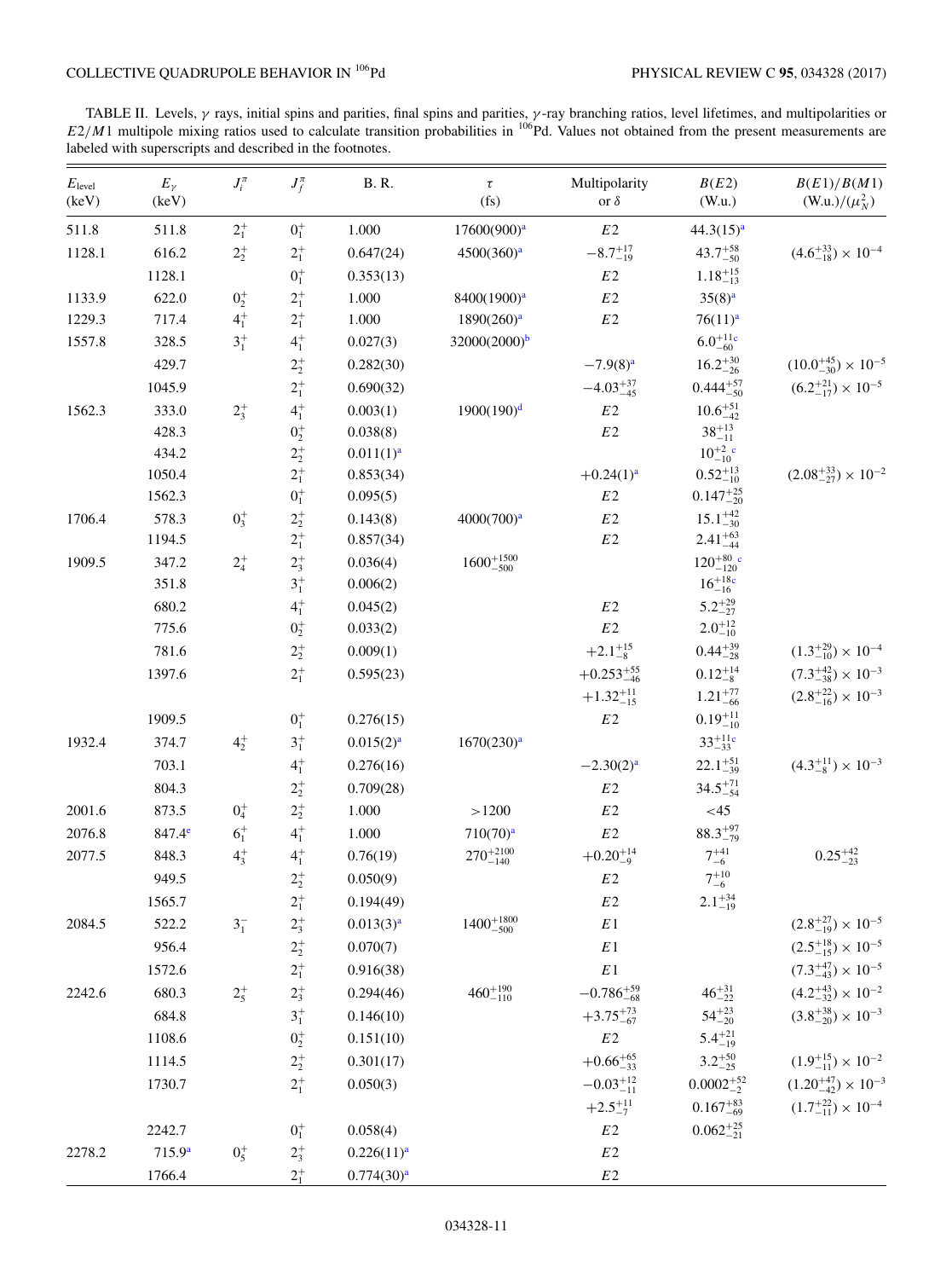| $E_{\rm level}$<br>(keV) | $E_{\gamma}$<br>(keV) | $J_i^{\pi}$              | $J_f^{\pi}$      | <b>B.</b> R. | $\tau$<br>(fs)        | Multipolarity<br>or $\delta$  | B(E2)<br>(W.u.)     | B(E1)/B(M1)<br>(W.u.)/ $(\mu_N^2)$  |
|--------------------------|-----------------------|--------------------------|------------------|--------------|-----------------------|-------------------------------|---------------------|-------------------------------------|
| 2283.1                   | 720.8                 | $4^{+}_{4}$              | $2^{+}_{3}$      | 0.128(26)    | $1200^{+2600}_{-500}$ | $E2\,$                        | $15^{+16}_{-11}$    |                                     |
|                          | 1053.8                |                          | $4^{+}_{1}$      | 0.872(41)    |                       | $+0.170^{+54}_{-44}$          | $0.43^{+88}_{-36}$  | $(3.5^{+28}_{-24}) \times 10^{-2}$  |
| 2306.2                   | 221.6                 | $4^{-}_{1}$              | $3^{-}_{1}$      | 0.220(45)    |                       |                               |                     |                                     |
|                          | 228.7                 |                          | $4^{+}_{3}$      | 0.092(19)    |                       | E1                            |                     |                                     |
|                          | 748.4                 |                          | $3^{+}_{1}$      | 0.688(41)    |                       | $E\,1$                        |                     |                                     |
| 2308.8                   | 307.2                 | $2^{+}_{6}$              | $0^+_4$          | < 0.011      | $580^{+190}_{-120}$   | $E2\,$                        | $<\!191$            |                                     |
|                          | 746.5                 |                          | $2^{+}_{3}$      | 0.032(3)     |                       | $-0.15(26)$                   | $0.1^{+12}_{-1}$    | $[7.4(30)] \times 10^{-3}$          |
|                          | 750.9                 |                          | $3^{+}_{1}$      | 0.029(3)     |                       | $-1.6^{+15}_{-20}$            | $4.2^{+33}_{-41}$   | $(1.9^{+74}_{-16}) \times 10^{-3}$  |
|                          |                       |                          |                  |              |                       | $-0.4^{+3}_{-33}$             | $0.8^{+66}_{-8}$    | $(5.8^{+35}_{-55}) \times 10^{-3}$  |
|                          | 1180.7                |                          | $2^{+}_{2}$      | 0.308(17)    |                       | $-0.22(4)$                    | $0.29_{-15}^{+24}$  | $(1.76^{+61}_{-53}) \times 10^{-2}$ |
|                          |                       |                          |                  |              |                       | $+5.1^{+12}_{-9}$             | $6.1_{-19}^{+21}$   | $(6.8^{+65}_{-36}) \times 10^{-4}$  |
|                          | 1796.9                |                          | $2^{+}_{1}$      | 0.557(21)    |                       | $+0.192_{-50}^{+48}$          | $0.050^{+50}_{-30}$ | $(9.1_{-27}^{+30}) \times 10^{-3}$  |
|                          |                       |                          |                  |              |                       | $+1.48^{+14}_{-16}$           | $0.97^{+37}_{-32}$  | $(3.0^{+15}_{-11}) \times 10^{-3}$  |
|                          | 2309.0                |                          | $0^{+}_{1}$      | 0.063(6)     |                       | $E2\,$                        | $0.046_{-15}^{+17}$ |                                     |
| 2350.9                   | 418.3                 | $4^{+}_{5}$              | $4^{+}_{2}$      | 0.028(8)     |                       |                               |                     |                                     |
|                          | 793.1                 |                          | $3^{+}_{1}$      | 0.395(43)    |                       | $-8^{+3}_{-13}$               |                     |                                     |
|                          |                       |                          |                  |              |                       | $-0.085(90)$                  |                     |                                     |
|                          | 1121.4                |                          | $4^{+}_{1}$      | 0.044(9)     |                       |                               |                     |                                     |
|                          | 1222.8                |                          | $2^{+}_{2}$      | 0.405(21)    |                       | $E2\,$                        |                     |                                     |
|                          | 1839.1                |                          | $2^{+}_{1}$      | 0.129(9)     |                       | $E2\,$                        |                     |                                     |
| 2366.1                   | 433.7                 | $5^{+}_{1}$              | $4^{+}_{2}$      | < 0.034      |                       |                               |                     |                                     |
|                          | 808.3                 |                          | $3^{+}_{1}$      | 0.914(38)    |                       | $E2\,$                        |                     |                                     |
|                          | 1136.8                |                          | $4^{+}_{1}$      | 0.052(11)    |                       |                               |                     |                                     |
| 2397.6                   | 313.1                 | $5^{-}_{1}$              | $3^{-}_{1}$      | 0.028(7)     |                       | $E2\,$                        |                     |                                     |
|                          | 1168.2                |                          | $4^{+}_{1}$      | 0.972(41)    |                       | $E\,1$                        |                     |                                     |
| 2401.1                   | 316.6                 | $2^{-}$ , 3 <sup>-</sup> | $3^{-}_{1}$      | 0.023(5)     |                       |                               |                     |                                     |
|                          | 838.8                 |                          | $2^{+}_{3}$      | 0.328(18)    |                       | $E\,1$                        |                     |                                     |
|                          | 843.3                 |                          | $3^{+}_{1}$      | < 0.047      |                       | $E\,1$                        |                     |                                     |
|                          | 1273.0                |                          | $2^{+}_{2}$      | 0.361(14)    |                       | $\mathbb E\,1$                |                     |                                     |
|                          | 1889.2                |                          | $2^{+}_{1}$      | 0.241(13)    |                       | $E\,1$                        |                     |                                     |
| 2439.1                   | 876.8                 | $2^{+}_{7}$              | $2^{+}_{3}$      | 0.097(10)    | $580^{+360}_{-170}$   | $+0.01(16)$                   | $0.001_{-1}^{+390}$ | $(1.42^{+78}_{-66}) \times 10^{-2}$ |
|                          |                       |                          |                  |              |                       | $+2.2^{+14}_{-1}$             | $7.4^{+54}_{-34}$   | $(2.4^{+16}_{-19}) \times 10^{-3}$  |
|                          | 1209.8                |                          | $4^{+}_{1}$      | 0.023(2)     |                       | E2                            | $0.42^{+22}_{-18}$  |                                     |
|                          | 1305.3                |                          | $\mathbf{0}^+_2$ | 0.048(5)     |                       | $E2\,$                        | $0.60_{-27}^{+33}$  |                                     |
|                          | 1927.3                |                          | $2^{+}_{1}$      | 0.635(24)    |                       | $-0.055_{-40}^{+39}$          | $0.003_{-3}^{+11}$  | $(8.7^{+40}_{-36}) \times 10^{-3}$  |
|                          |                       |                          |                  |              |                       | $+2.74_{-32}^{+34}$           | $1.00_{-43}^{+49}$  | $(1.03^{+83}_{-53}) \times 10^{-3}$ |
|                          | 2439.1                |                          | $0^+_1$          | 0.196(11)    |                       | $E2\,$                        | $0.108_{-45}^{+52}$ |                                     |
| 2484.9                   | 2484.9                | $1^{(-)}$                | $0^+_1$          | 1.000        | $120^{+16}_{-13}$     | (E1)                          |                     |                                     |
| 2499.9                   | 415.4                 | $3-$                     | $\mathbf{3}^-_1$ | ${<}0.071$   | $280^{+120}_{-70}$    |                               | $<$ 570 $\text{c}$  |                                     |
|                          | 937.5                 |                          | $2^{+}_{3}$      | ≥0.050(11)   |                       | $\mathbb{E} \hspace{.01cm} 1$ |                     | $>(9.6^{+59}_{-43}) \times 10^{-5}$ |
|                          | 942.2                 |                          | $3^{+}_{1}$      | ≥0.020(4)    |                       | $\mathbb E\,1$                |                     | $>(3.8^{+22}_{-17}) \times 10^{-5}$ |
|                          | 1270.5                |                          | $4^{+}_{1}$      | ≥ 0.071(15)  |                       | $E\,1$                        |                     | $>(5.5^{+33}_{-24}) \times 10^{-5}$ |
|                          | 1371.8                |                          | $2^+_2$          | ≥0.394(85)   |                       | $E\,1$                        |                     | $>(2.4^{+15}_{-11}) \times 10^{-4}$ |
|                          | $1988.0$ <sup>f</sup> |                          | $2^{+}_{1}$      | ${<}0.394$   |                       | $E\,1$                        |                     | ${<}7.9\times10^{-5}$               |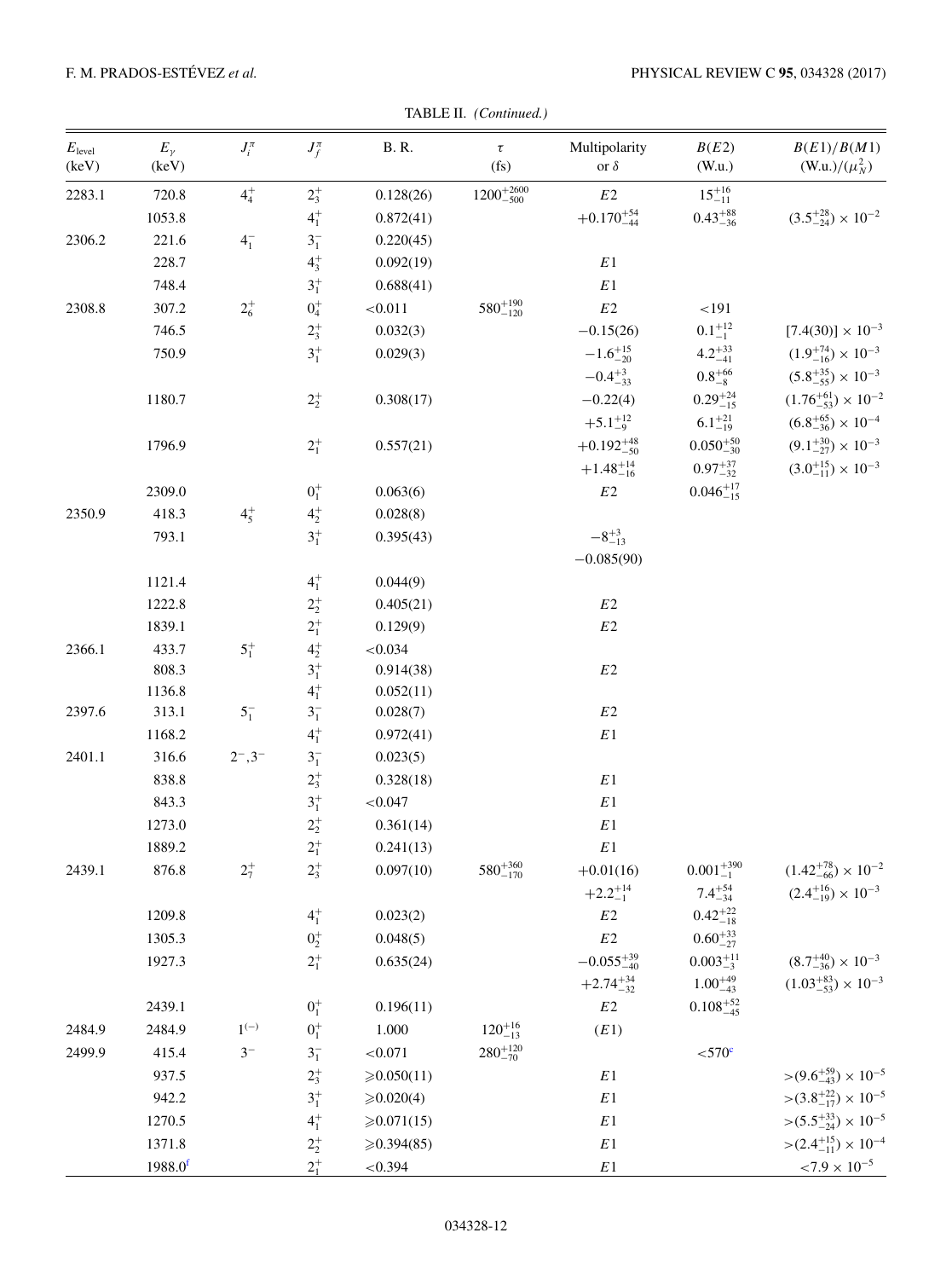## COLLECTIVE QUADRUPOLE BEHAVIOR IN  $^{106}\mathrm{Pd}$

| $E_{\text{level}}$<br>(keV) | $E_\gamma$<br>(keV)   | $J_i^{\pi}$    | $J_f^{\pi}$                | <b>B.</b> R. | $\tau$<br>(f <sub>S</sub> ) | Multipolarity<br>or $\delta$        | B(E2)<br>(W.u.)              | B(E1)/B(M1)<br>(W.u.)/ $(\mu_N^2)$  |
|-----------------------------|-----------------------|----------------|----------------------------|--------------|-----------------------------|-------------------------------------|------------------------------|-------------------------------------|
| 2500.1                      | $1988.3$ <sup>f</sup> |                | $2^+_1$                    | 1.000        | $75^{+6}_{-5}$              |                                     |                              |                                     |
| 2578.7                      | 181.1                 | 4              | $5^{-}_{1}$                | 0.108(22)    |                             |                                     |                              |                                     |
|                             | 272.5                 |                | $4^{-}_{1}$                | 0.074(8)     |                             |                                     |                              |                                     |
|                             | 494.1                 |                | $3^{-}_{1}$                | 0.184(20)    |                             |                                     |                              |                                     |
|                             | 1020.9                |                | $\mathbf{3}^+_1$           | 0.248(27)    |                             |                                     |                              |                                     |
|                             | 1349.5                |                | $4^{+}_{1}$                | 0.386(19)    |                             |                                     |                              |                                     |
| 2590.6                      | 348.0                 | $3^+$          |                            | 0.078(8)     |                             |                                     |                              |                                     |
|                             | 658.1                 |                | $2^+_5$<br>$4^+_2$         | 0.047(9)     |                             |                                     |                              |                                     |
|                             | 1028.2                |                | $2^{+}_{3}$                | 0.412(20)    |                             | $-1.68(21)$<br>$-0.342_{-54}^{+51}$ |                              |                                     |
|                             | 1361.2                |                | $4^{+}_{1}$                | 0.117(24)    |                             |                                     |                              |                                     |
|                             | 1462.6                |                | $2^+_2$<br>$2^+_1$         | 0.235(25)    |                             | $+0.83^{+20}_{-13}$                 |                              |                                     |
|                             | 2078.1                |                |                            | 0.111(5)     |                             |                                     |                              |                                     |
| 2624.4                      | 1062.2                | $0^{+}_{6}$    | $2^+_3$                    | 0.337(39)    |                             | $E2\,$                              |                              |                                     |
|                             | 1496.2                |                | $2^+_2$                    | 0.248(29)    |                             | $E2\,$                              |                              |                                     |
|                             | 2112.5                |                | $2^{+}_{1}$                | 0.415(48)    |                             | $E2\,$                              |                              |                                     |
| 2626.9                      | 1064.4                | $(3)^{+}$      | $2^{+}_{3}$                | 0.057(14)    | $360^{+120}_{-70}$          | $+0.05^{+14}_{-15}$                 | $0.01^{+17}_{-1}$            | $(7.4^{+42}_{-33}) \times 10^{-3}$  |
|                             | 1498.8                |                | $2^+_2$                    | 0.72(18)     |                             | $+0.294_{-37}^{+31}$                | $0.57^{+50}_{-32}$           | $(3.1^{+18}_{-14})\times10^{-2}$    |
|                             | 2115.1                |                | $2^{+}_{1}$                | 0.228(57)    |                             | $+0.394_{-86}^{+96}$                | $0.055_{-35}^{+69}$          | $(3.3^{+22}_{-16}) \times 10^{-3}$  |
|                             |                       |                |                            |              |                             | $+5.7^{+49}_{-20}$                  | $0.40^{+24}_{-18}$           | $(1.1_{-9}^{+30}) \times 10^{-4}$   |
| 2647.0                      | 737.5                 | $(4)^{+}$      | $2^+_4$                    | 0.047(14)    | $500^{+410}_{-160}$         | (E2)                                | $12^{+11}_{-7}$              |                                     |
|                             | 1089.4                |                | $3^{+}_{1}$                | 0.169(18)    |                             |                                     | $6.0^{+37}_{-60}$            |                                     |
|                             | 1417.7                |                | $4^{+}_{1}$                | 0.704(32)    |                             |                                     | $6.8^{+36c}_{-68}$           |                                     |
|                             | 2135.4                |                | $2^{+}_{1}$                | 0.080(16)    |                             | (E2)                                | $0.099_{-86}^{+75}$          |                                     |
| 2699.7                      | 302.1                 | $6^{-}_{1}$    | $5^{-}_{1}$                | 0.704(43)    |                             |                                     |                              |                                     |
|                             | 393.5                 |                | $4^{-}_{1}$                | < 0.296      |                             |                                     |                              |                                     |
| 2705.2                      | 998.9                 | $1^+$          | $0^{+}_{3}$                | 0.065(7)     | $145^{+20}_{-17}$           | $\cal M1$                           |                              | $(2.56^{+65}_{-55}) \times 10^{-2}$ |
|                             | 1571.3                |                | $0^+_2$                    | 0.018(4)     |                             | $\cal M1$                           |                              | $(1.82^{+70}_{-58}) \times 10^{-3}$ |
|                             | 1577.1                |                | $2^+_2$                    | 0.144(29)    |                             |                                     | $2.8^{+10c}_{-28}$           |                                     |
|                             | 2193.3                |                | $2^{+}_{1}$                | 0.508(26)    |                             |                                     | $1.9^{+4}_{-19}$ c           |                                     |
|                             | 2705.3                |                | $0^+_1$                    | 0.265(29)    |                             | $\cal M1$                           |                              | $(5.3^{+14}_{-11}) \times 10^{-3}$  |
| 2713.9                      | 1156.2                | $3^+$          | $\mathbf{3}^+_1$           | 0.421(27)    | $400^{+270}_{-120}$         |                                     | $14^{+7}_{-14}$ <sup>c</sup> |                                     |
|                             | 1484.6                |                | $4^{+}_{1}$                | 0.208(17)    |                             |                                     | $2.0^{+10}_{-20}$            |                                     |
|                             | 1585.8                |                | $2^+_2$                    | 0.299(32)    |                             |                                     | $2.0^{+12}_{-20}$            |                                     |
|                             | 2202.0                |                | $2^{+}_{1}$                | 0.071(15)    |                             |                                     | $0.094^{+67}_{-94}$          |                                     |
| 2737.3                      | 659.7                 | $(4^{+})$      | $4^{+}_{3}$<br>$3^{+}_{1}$ | 0.51(12)     |                             |                                     |                              |                                     |
|                             | 1179.5                |                |                            | 0.270(63)    |                             |                                     |                              |                                     |
|                             | 1508.0                |                | $\mathbf{4}_{1}^{+}$       | 0.219(34)    |                             |                                     |                              |                                     |
| 2741.4                      | 2741.4                | $1,2^+$        | $0^+_1$                    | 1.000        |                             |                                     |                              |                                     |
| 2747.7                      | 247.7                 | $\mathfrak{Z}$ | $3-$                       | 0.162(17)    | $500^{+1800}_{-200}$        |                                     |                              |                                     |
|                             | 1518.5                |                | $\mathbf{4}_{1}^{+}$       | 0.158(17)    |                             |                                     | $1.1_{-11}^{+12c}$           |                                     |
|                             | 2235.8                |                | $2^+_1$                    | 0.681(44)    |                             |                                     | $0.71(71)^c$                 |                                     |
| 2752.6                      | 668.1                 | (5)            | $3_1^-$                    | 0.058(18)    |                             |                                     |                              |                                     |
|                             | 674.9                 |                | $4^{+}_{3}$                | 0.057(18)    |                             |                                     |                              |                                     |
|                             | 1523.4                |                | $4^{+}_{1}$                | 0.89(12)     |                             |                                     |                              |                                     |

TABLE II. (Continued.)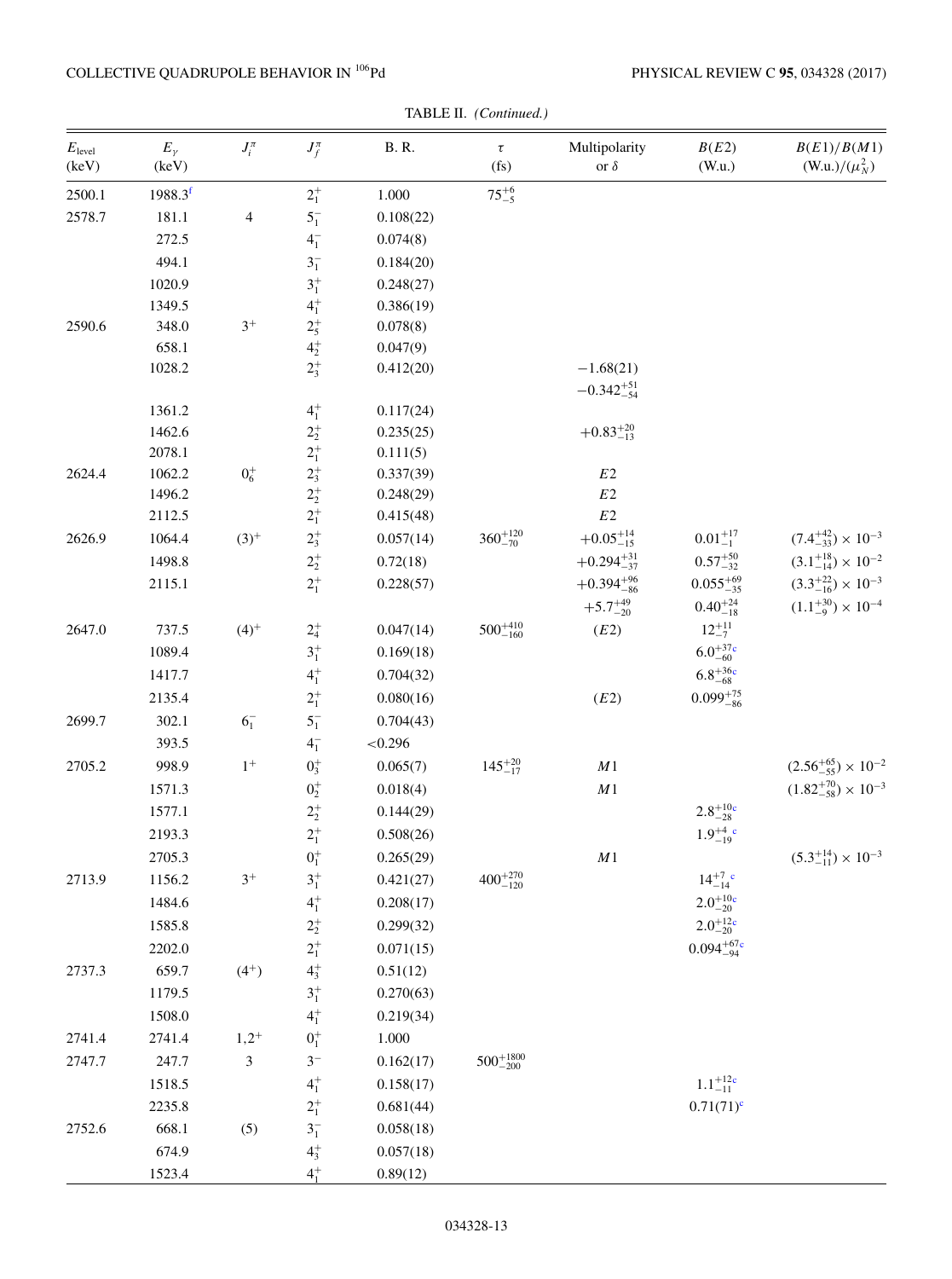| $E_{\text{level}}$<br>(keV) | $E_\gamma$<br>(keV)  | $J_i^{\pi}$ | $J_f^{\pi}$          | $\,$ B. R.      | $\tau$<br>(fs)       | Multipolarity<br>or $\delta$ | B(E2)<br>(W.u.)       | B(E1)/B(M1)<br>(W.u.)/ $(\mu_N^2)$ |
|-----------------------------|----------------------|-------------|----------------------|-----------------|----------------------|------------------------------|-----------------------|------------------------------------|
| 2757.1                      | $391.0$ g            | $5+g$       | $5^{+}_{1}$          | $0.041(2)^{g}$  |                      |                              |                       |                                    |
|                             | 406.2                |             | $4^{+}_{5}$          | $0.148(5)^{g}$  |                      | $-3.2(2)a$                   |                       |                                    |
|                             | 450.9                |             | $4^{-}_{1}$          | $0.310(10)^{g}$ |                      |                              |                       |                                    |
|                             | 474.18               |             | $\mathbf{4}_{4}^{+}$ | $0.010(1)^{g}$  |                      | $-4.0^{+9a}_{-6}$            |                       |                                    |
|                             | $680.2$ <sup>g</sup> |             | $4^{+}_{3}$          | $0.017(1)^{g}$  |                      |                              |                       |                                    |
|                             | 824.6                |             | $4^{+}_{2}$          | $0.170(6)^{g}$  |                      | $-6.5(6)^{a}$                |                       |                                    |
|                             | 1199.48              |             | $3^{+}_{1}$          | $0.124(6)^{g}$  |                      |                              |                       |                                    |
|                             | 1527.8               |             | $4^{+}_{1}$          | $0.180(15)^{g}$ |                      | $-2.46(9)^{a}$               |                       |                                    |
| 2776.0                      | 1213.5               | (3,4)       | $2^+_3$              | 0.064(32)       | $290^{+330}_{-110}$  |                              |                       |                                    |
|                             | 1217.9               |             | $3^{+}_{1}$          | 0.405(34)       |                      |                              |                       |                                    |
|                             | 1546.7               |             | $\mathbf{4}_{1}^{+}$ | 0.136(29)       |                      |                              |                       |                                    |
|                             | 1647.8               |             | $2^+_2\,$            | 0.322(69)       |                      |                              |                       |                                    |
|                             | 2264.1               |             | $2^+_1$              | 0.073(16)       |                      |                              |                       |                                    |
| 2783.9                      | 2272.0               | 2,3         | $2^{+}_{1}$          | 1.000           | $81^{+7}_{-6}$       |                              |                       |                                    |
| 2812.3                      | 734.8                | $(6^{+})$   | $4^{+}_{3}$          | 0.161(51)       |                      | (E2)                         |                       |                                    |
|                             | 879.8                |             | $\mathbf{4}_{2}^{+}$ | 0.237(52)       |                      | (E2)                         |                       |                                    |
|                             | 1583.0               |             | $\mathbf{4}_{1}^{+}$ | 0.602(81)       |                      | (E2)                         |                       |                                    |
| 2820.5                      | 1258.2               | $2^+$       | $2^{+}_{3}$          | 0.063(19)       | $290^{+120}_{-70}$   | $+1.4^{+64}_{-58}$           | $1.2^{+13}_{-9}$      | $2.1_{-15}^{+42}$                  |
|                             |                      |             |                      |                 |                      | $+0.22_{-17}^{+31}$          | $0.08^{+61}_{-8}$     | $(5.9^{+46}_{-35}) \times 10^{-3}$ |
|                             | 1692.4               |             | $2^{+}_{2}$          | 0.095(29)       |                      | $-0.18(10)$                  | $0.02_{-2}^{+11}$     | $(3.7^{+28}_{-20}) \times 10^{-3}$ |
|                             |                      |             |                      |                 |                      | $+4^{+12}_{-2}$              | $0.61_{-34}^{+49}$    | $(2.1^{+82}_{-20}) \times 10^{-4}$ |
|                             | 2308.6               |             | $2^{+}_{1}$          | 0.550(40)       |                      | $+2.36_{-40}^{+42}$          | $0.67^{+31}_{-26}$    | $(1.3^{+12}_{-7}) \times 10^{-3}$  |
|                             |                      |             |                      |                 |                      | $-0.006_{-57}^{+69}$         | $0.00003_{-3}^{+434}$ | $(8.7^{+35}_{-30}) \times 10^{-3}$ |
|                             | 2820.5               |             | $0^+_1$              | 0.292(33)       |                      | $E2\,$                       | $0.153_{-57}^{+70}$   |                                    |
| 2828.4                      | 1266.1               | $(0^{+})$   | $2^{+}_{3}$          | 0.153(31)       | $300^{+180}_{-90}$   | $\left(E2\right)$            | $4.3^{+30}_{-22}$     |                                    |
|                             | 2316.6               |             | $2^{+}_{1}$          | 0.847(42)       |                      | (E2)                         | $1.16_{-47}^{+55}$    |                                    |
| 2846.2                      | 1283.9               |             | $2^{+}_{3}$          | 0.077(16)       | $300^{+150}_{-80}$   |                              |                       |                                    |
|                             | 1616.9               |             | $\mathbf{4}_{1}^{+}$ | 0.923(89)       |                      |                              |                       |                                    |
| 2850.8                      | 918.4                | 3           | $4^{+}_{3}$          | 0.081(16)       | $170^{+37}_{-27}$    |                              |                       |                                    |
|                             | 941.3                |             | $2^{+}_{4}$          | 0.125(19)       |                      |                              |                       |                                    |
|                             | 1621.5               |             | $\mathbf{4}_{1}^{+}$ | 0.662(34)       |                      |                              |                       |                                    |
|                             | 1722.6               |             | $2^+_2$              | 0.132(27)       |                      |                              |                       |                                    |
| 2860.3                      | 775.8                |             | $3^{-}_{1}$          | $1.000\,$       |                      |                              |                       |                                    |
| 2860.9                      | 1302.9               | $(5^{+})$   | $3^{+}_{1}$          | 0.65(12)        |                      | (E2)                         |                       |                                    |
|                             | 1632.3               |             | $4^{+}_{1}$          | 0.352(82)       |                      |                              |                       |                                    |
| 2875.7                      | 1646.4               |             | $4^{+}_{1}$          | $1.000\,$       |                      |                              |                       |                                    |
| 2878.0                      | 1315.8               |             | $2^{+}_{3}$          | 0.107(23)       | $800^{+6400}_{-400}$ |                              |                       |                                    |
|                             | 2366.1               |             | $2^{+}_{1}$          | 0.893(86)       |                      |                              |                       |                                    |
| 2878.4                      | 1320.6               |             | $3^{+}_{1}$          | 0.093(13)       | $380^{+370}_{-130}$  |                              |                       |                                    |
|                             |                      |             |                      |                 |                      |                              |                       |                                    |
|                             | 1649.1               |             | $4^{+}_{1}$          | 0.91(12)        |                      |                              |                       |                                    |
| 2886.2                      | 1758.1               | (3)         | $2^+_2$              | 0.620(54)       | $323^{+99}_{-63}$    |                              |                       |                                    |
|                             | 2374.4               |             | $2^{+}_{1}$          | 0.380(33)       |                      |                              |                       |                                    |
| 2897.5                      | 591.3                | $4,5^{-}$   | $4^{-}_{1}$          | 0.255(66)       | $360^{+330}_{-120}$  |                              |                       |                                    |
|                             | 813.7                |             | $3^{-}_{1}$          | 0.156(26)       |                      |                              |                       |                                    |
|                             | 1668.1               |             | $4^{+}_{1}$          | 0.589(45)       |                      |                              |                       |                                    |

TABLE II. (Continued.)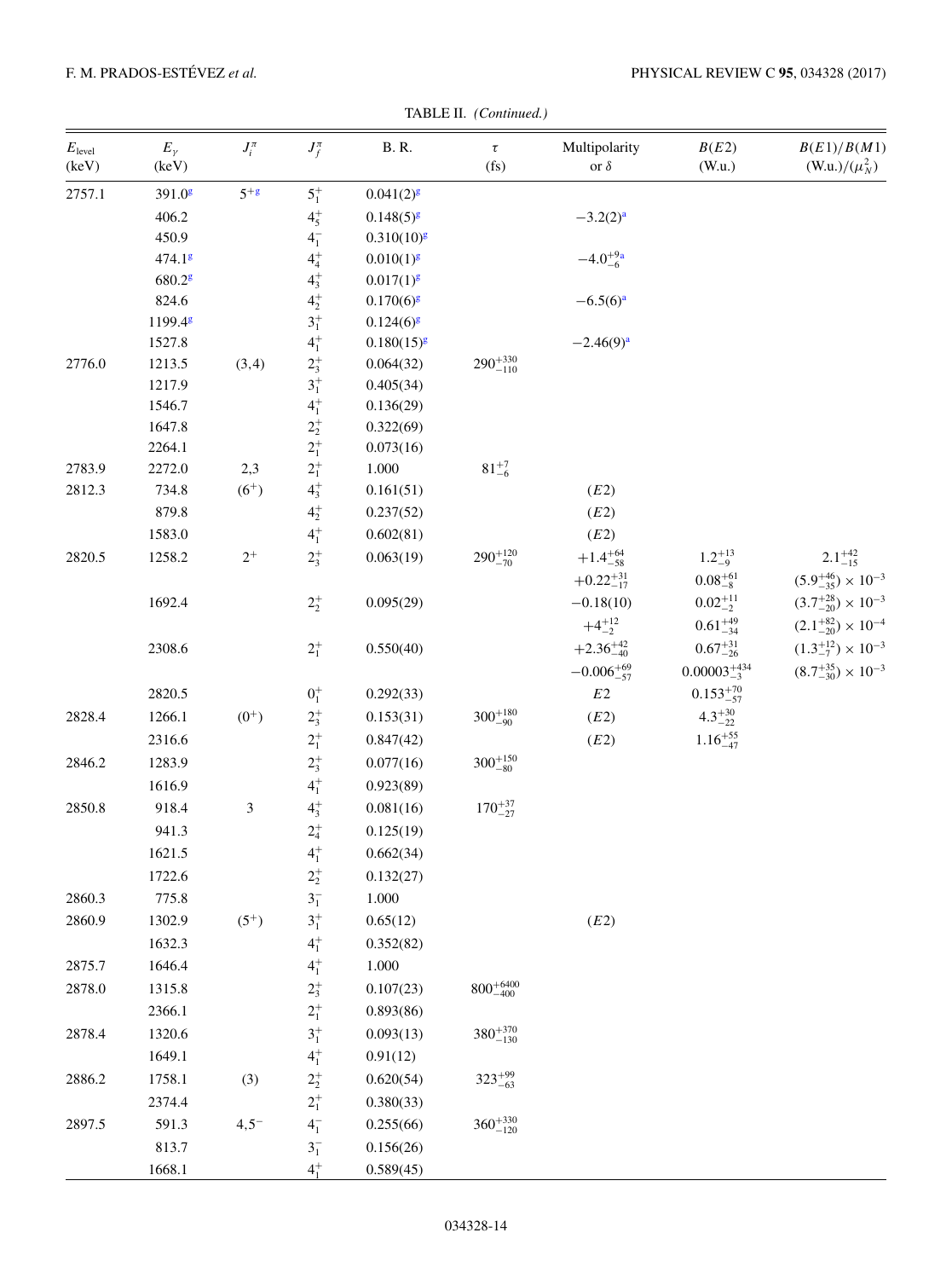## COLLECTIVE QUADRUPOLE BEHAVIOR IN  $^{106}\mathrm{Pd}$

|                             | TABLE II. (Continued.) |              |                        |                        |                             |                              |                     |                                     |  |  |
|-----------------------------|------------------------|--------------|------------------------|------------------------|-----------------------------|------------------------------|---------------------|-------------------------------------|--|--|
| $E_{\text{level}}$<br>(keV) | $E_\gamma$<br>(keV)    | $J_i^{\pi}$  | $J_f^{\pi}$            | <b>B.</b> R.           | $\tau$<br>(f <sub>S</sub> ) | Multipolarity<br>or $\delta$ | B(E2)<br>(W.u.)     | B(E1)/B(M1)<br>(W.u.)/ $(\mu_N^2)$  |  |  |
| 2902.5                      | 1774.3                 | $1,2^{+}$    | $2^{+}_{2}$            | $0.158(25)^{a}$        | $87^{+8}_{-7}$              |                              |                     |                                     |  |  |
|                             | 2390.6                 |              | $2^+_1$                | 0.833(32) <sup>a</sup> |                             |                              |                     |                                     |  |  |
|                             | 2902.5                 |              | $0^+_1$                | 0.008(3) <sup>a</sup>  |                             |                              |                     |                                     |  |  |
| 2907.5                      | 1678.2                 |              | $4^{+}_{1}$            | 1.000                  | >270                        |                              |                     |                                     |  |  |
| 2908.7                      | 824.3                  |              | $3^{-}_{1}$            | 0.133(27)              | $390^{+180}_{-90}$          |                              |                     |                                     |  |  |
|                             | 1346.1                 |              | $3^{+}_{1}$            | 0.074(22)              |                             |                              |                     |                                     |  |  |
|                             | 2396.7                 |              | $2^+_1$                | 0.794(58)              |                             |                              |                     |                                     |  |  |
| 2918.0                      | 1355.7                 | $2^+$        | $2^{+}_{3}$            | 0.034(10)              | $109^{+12}_{-11}$           |                              | $1.9^{+8}_{-19}$ c  |                                     |  |  |
|                             | 1360.2                 |              | $3^{+}_{1}$            | 0.143(23)              |                             |                              | $7.7^{+22}_{-77}$   |                                     |  |  |
|                             | 2406.1                 |              | $2^{+}_{1}$            | 0.767(70)              |                             | $-0.047_{-63}^{+31}$         | $0.005_{-5}^{+29}$  | $(2.87^{+62}_{-54}) \times 10^{-2}$ |  |  |
|                             |                        |              |                        |                        |                             | $+2.66^{+59}_{-44}$          | $2.09_{-47}^{+56}$  | $(3.6^{+23}_{-15}) \times 10^{-3}$  |  |  |
|                             | 2918.2                 |              |                        | 0.056(9)               |                             | $E2\,$                       | $0.067_{-16}^{+19}$ |                                     |  |  |
|                             |                        |              | $0^{+}_{1}$            |                        |                             |                              |                     |                                     |  |  |
| 2935.5                      | 1706.0                 | (3)          | $4^{+}_{1}$            | 0.130(21)              | $99^{+9}_{-8}$              |                              |                     |                                     |  |  |
|                             | 1807.3                 |              | $2^+_2$                | 0.237(38)              |                             |                              |                     |                                     |  |  |
|                             | 2424.1                 |              | $2^{+}_{1}$            | 0.633(45)              |                             |                              |                     |                                     |  |  |
| 2968.5                      | 2456.7                 |              | $2^{+}_{1}$            | $1.000\,$              |                             |                              |                     |                                     |  |  |
| 2970.7                      | 2458.9                 |              | $2^+_1$                | $1.000\,$              |                             |                              |                     |                                     |  |  |
| 2976.7                      | 476.9                  |              | $3-$                   | 0.265(92)              | $127^{+54}_{-31}$           |                              |                     |                                     |  |  |
|                             | 892.2                  |              | $3^{-}_{1}$            | 0.74(19)               |                             |                              |                     |                                     |  |  |
| 3022.0                      | 1792.7                 |              | $4^{+}_{1}$            | 1.000                  | $95^{+16}_{-13}$            |                              |                     |                                     |  |  |
| 3037.3                      | 1909.2                 | $\mathbf{1}$ | $2^+_2$                | 0.190(97)              | $35^{+4}_{-3}$              |                              |                     |                                     |  |  |
|                             | 3037.3                 |              | $0^+_1$                | 0.810(93)              |                             | $M1$ or $E1$                 |                     |                                     |  |  |
| 3041.6                      | 758.4                  | $(6^{+})$    | $4^{+}_{4}$            | 0.171(35)              |                             | (E2)                         |                     |                                     |  |  |
|                             | 1812.6                 |              | $4^{+}_{1}$            | 0.829(61)              |                             | (E2)                         |                     |                                     |  |  |
| 3054.4                      | 1920.5                 | (1)          | $0^+_2$                | 0.097(25)              | $92^{+25}_{-18}$            |                              |                     |                                     |  |  |
|                             | 1926.3<br>2542.6       |              | $2^+_2$<br>$2^{+}_{1}$ | 0.088(45)<br>0.734(74) |                             |                              |                     |                                     |  |  |
|                             | 3054.4                 |              | $\mathbf{0}^+_1$       | 0.081(10)              |                             |                              |                     |                                     |  |  |
| 3057.7                      | 1828.4                 | (3)          | $4^{+}_{1}$            | 0.596(62)              | $190^{+69}_{-42}$           |                              |                     |                                     |  |  |
|                             | 1929.6                 |              | $2^+_2$                | 0.198(62)              |                             |                              |                     |                                     |  |  |
|                             | 2545.8                 |              | $2^{+}_{1}$            | 0.206(64)              |                             |                              |                     |                                     |  |  |
| 3067.4                      | 1939.3                 |              | $2^+_2$                | 0.397(73)              | $210^{+190}_{-70}$          |                              |                     |                                     |  |  |
|                             | 2555.5                 |              | $2^+_1$                | 0.60(11)               |                             |                              |                     |                                     |  |  |
| 3071.1                      | 2559.2                 |              | $2^{+}_{1}$            | $1.000\,$              |                             |                              |                     |                                     |  |  |
| 3083.3                      | 1525.6                 | (3)          | $3^{+}_{1}$            | 0.40(11)               | $240^{+120}_{-60}$          |                              |                     |                                     |  |  |
|                             | 1955.2                 |              | $2^+_2$                | 0.064(14)              |                             |                              |                     |                                     |  |  |
|                             | 2571.5                 |              | $2^+_1$                | 0.538(62)              |                             |                              |                     |                                     |  |  |
| 3097.5                      | 1868.2                 |              | $\mathbf{4}_{1}^{+}$   | 1.000                  |                             |                              |                     |                                     |  |  |
| 3110.8                      | 2599.0                 | $1,2^{+}$    | $2^+_1$                | 0.72(14)               |                             |                              |                     |                                     |  |  |
|                             | 3110.9                 |              | $0^+_1$                | 0.277(53)              |                             |                              |                     |                                     |  |  |
| 3121.3                      | 2609.4                 |              | $2^+_1$                | 1.000                  | $180^{+130}_{-60}\,$        |                              |                     |                                     |  |  |
| 3161.1                      | 1076.5                 | (2,3)        | $3^{-}_{1}$            | 0.224(29)              | $74^{+43}_{-23}$            |                              |                     |                                     |  |  |
|                             | 2649.3                 |              | $2^{+}_{1}$            | 0.78(10)               |                             |                              |                     |                                     |  |  |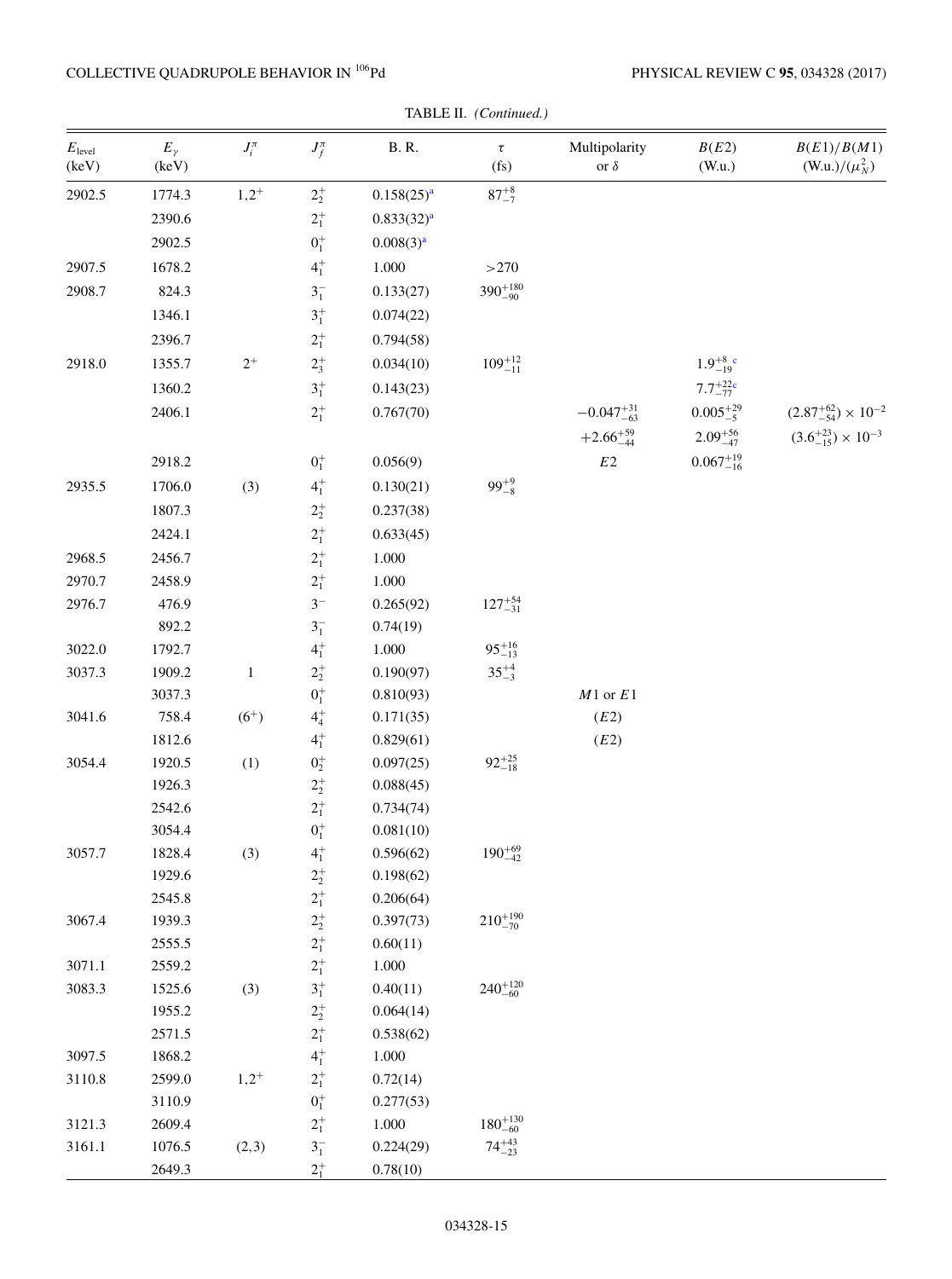<span id="page-17-0"></span>

| $E_{\text{level}}$<br>(keV) | $E_{\gamma}$<br>(keV) | $J_i^{\pi}$ | $J_f^{\pi}$ | <b>B.R.</b>              | $\tau$<br>(f <sub>S</sub> ) | Multipolarity<br>or $\delta$ | B(E2)<br>(W.u.) | B(E1)/B(M1)<br>(W.u.)/ $(\mu_N^2)$ |
|-----------------------------|-----------------------|-------------|-------------|--------------------------|-----------------------------|------------------------------|-----------------|------------------------------------|
| 3166.3                      | 2032.4                | 1           | $0^+_2$     | 0.300(56)                | $135^{+70}_{-38}$           | $M1$ or $E1$                 |                 |                                    |
|                             | 2654.4                |             | $2^{+}_{1}$ | 0.32(10)                 |                             |                              |                 |                                    |
|                             | 3166.3                |             | $0^+_1$     | 0.377(49)                |                             | $M1$ or $E1$                 |                 |                                    |
| 3173.7                      | 2045.4                |             | $2^+_2$     | 0.54(15)                 | $320^{+240}_{-100}$         |                              |                 |                                    |
|                             | 2662.3                |             | $2^{+}_{1}$ | 0.465(81)                |                             |                              |                 |                                    |
| 3215.0                      | 1652.7                |             | $2^{+}_{3}$ | 1.000                    | $290^{+350}_{-110}$         |                              |                 |                                    |
| 3221.5                      | 2093.4                |             | $2^+_2$     | $0.089(20)$ <sup>h</sup> | $160^{+170}_{-60}$          |                              |                 |                                    |
|                             | 2709.6                |             | $2^{+}_{1}$ | $0.911(38)$ <sup>h</sup> |                             |                              |                 |                                    |
| 3249.6                      | 3249.6                | $1,2^{+}$   | $0^+_1$     | 1.000                    | 28(4)                       |                              |                 |                                    |
| 3250.5                      | 2738.6                |             | $2^{+}_{1}$ | 1.000                    | $43^{+21}_{-13}$            |                              |                 |                                    |
| 3272.9                      | 3272.9                | $1,2^{+}$   | $0^+_1$     | 1.000                    | 12(3)                       |                              |                 |                                    |
| 3274.4                      | 2762.5                |             | $2^{+}_{1}$ | 1.000                    |                             |                              |                 |                                    |
| 3300.2                      | 1737.9                | $1,2^{+}$   | $2^{+}_{3}$ | 0.126(22)                | $103^{+36}_{-23}$           |                              |                 |                                    |
|                             | 2172.1                |             | $2^{+}_{2}$ | 0.467(83)                |                             |                              |                 |                                    |
|                             | 2788.4                |             | $2^{+}_{1}$ | 0.160(50)                |                             |                              |                 |                                    |
|                             | 3300.4                |             | $0^{+}_{1}$ | 0.247(44)                |                             |                              |                 |                                    |
| 3321.4                      | 2809.5                |             | $2^{+}_{1}$ | 1.000                    |                             |                              |                 |                                    |

TABLE II. *(Continued.)*

 $^{\circ}$ From Ref. [\[20\]](#page-19-0).

<sup>b</sup>Calculated from the  $B(E2)$  for the  $3^+_1 \rightarrow 2^+_2$  from Ref. [\[11\]](#page-19-0).

Calculated assuming pure E2 multipolarity.<br>
<sup>d</sup>Calculated from the B(E2) for the  $2^+_3 \rightarrow 0^+_2$  from Ref. [\[8\]](#page-19-0).<br>
<sup>e</sup>From Ref. [21]

 $e$ From Ref. [\[21\]](#page-19-0).

The lifetime and angular distribution for the 1988.3 keV  $\gamma$  ray do not agree with those for the other branches from the 2499.9 keV level.<br>However the 1988 0 keV  $\gamma$  ray is seen in coincidence with the 476.9 keV  $\gamma$  ra However, the 1988.0 keV  $\gamma$  ray is seen in coincidence with the 476.9 keV  $\gamma$  ray from the 2976.7 keV level, indicating that it is a doublet. <sup>g</sup>From Ref. [\[22\]](#page-19-0).

 $<sup>h</sup>$ From Ref. [\[23\]](#page-19-0).</sup>



FIG. 5. Levels, spins and parities, and E2 transition probabilities in W.u. (given in boxes) in  $^{106}$ Pd. See Table [II](#page-12-0) for more detailed information.

Our leading conclusion is that, contrary to the implications of these calculations, "mixed-symmetry" collectivity does not play a significant role at low energy in <sup>106</sup>Pd. Indeed, the mixed-symmetry strength in <sup>106</sup>Pd has been observed above 3 MeV [\[31\]](#page-19-0).

#### **C. Band structure in 106Pd**

In the study of E0 transitions in <sup>106</sup>Pd [\[10\]](#page-19-0), large  $\rho^2(E0)$ values provided evidence for shape coexistence, extending the observation of such structures to the  $N = 60$  isotones and leading to the determination of E0 strength between levels with  $K = 2$ . (*K* is not a good quantum number in nuclei with modest deformation, but it serves as a convenient label.) Low-lying  $K = 0$  and  $K = 2$  bands were identified and are extended in the present work. The lowest-lying of these bands are shown in Fig. 5.

The ground-state band has been characterized in Coulomb excitation [\[8\]](#page-19-0) and in-beam studies with heavy ions [\[21,32\]](#page-19-0), but only the lowest members of the band are populated in the INS studies. The character of the  $K = 2$  band has become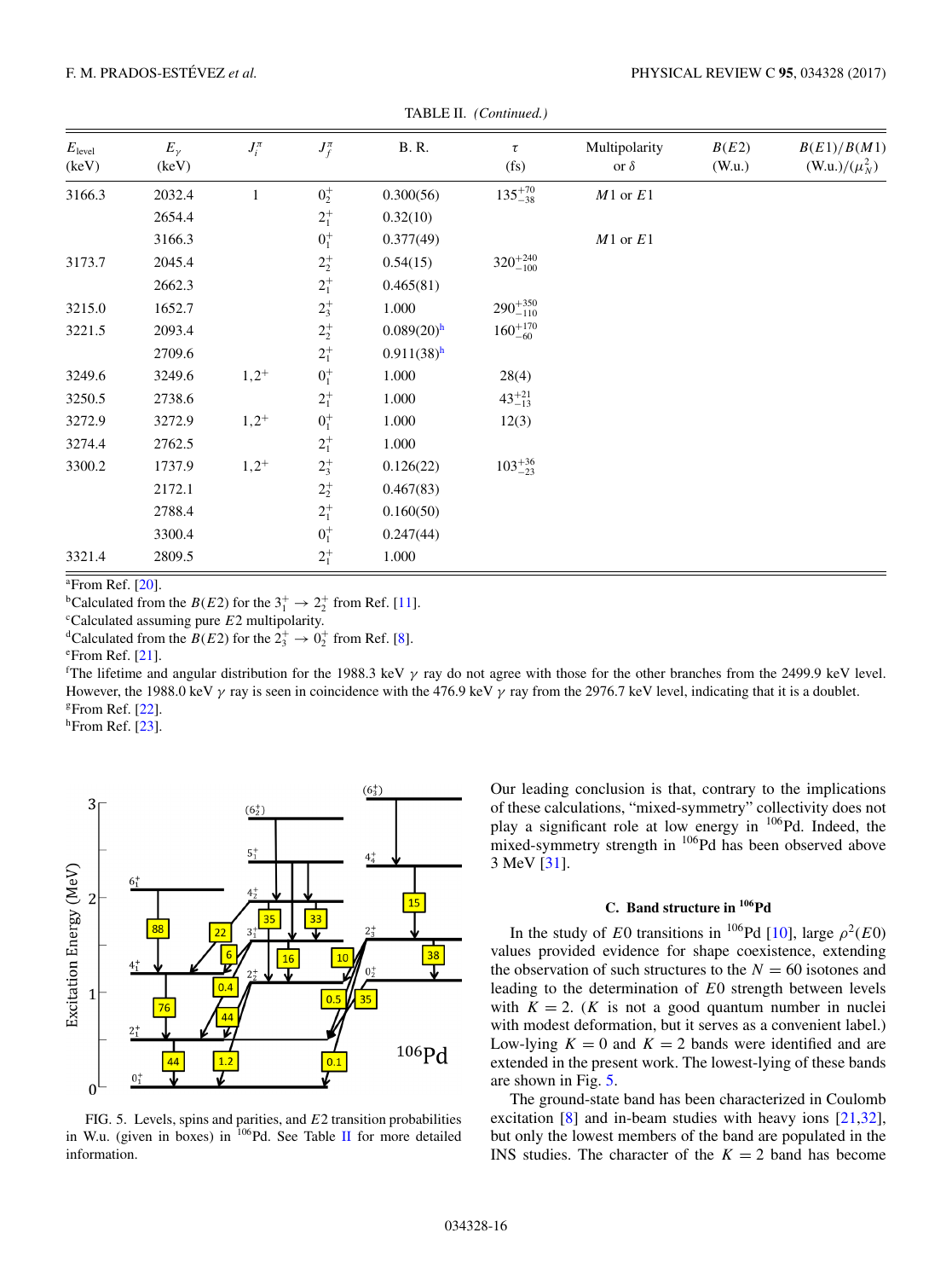<span id="page-18-0"></span>

| $B(E2)$ sum       | Experiment       | Vibrational | Gamma-soft rotor | Triaxial rotor | IBM2 |
|-------------------|------------------|-------------|------------------|----------------|------|
| $\Sigma2^+$       | $46^{+14}_{-12}$ | 62          |                  |                |      |
| $\Sigma2$         | $20^{+6}_{-11}$  | 25.3        |                  |                |      |
| $\Sigma$ 4:       | $35^{+8}_{-6}$   | 69.2        | 39               |                | 40   |
| $\Sigma$ 3        | 18(4)            | 94.8        | 53               | 79             | 53   |
| $\Sigma2_{i}^{+}$ | $16^{+6}_{-5}$   | 45.6        |                  |                |      |
| $\Sigma4$         | $23^{+6}$        | 63.3        | 35               | 12             | 28   |
| $\Sigma 3_i^-$    | $8^{+2}_{-7}$    | 38.1        | 21               | 41             |      |

TABLE III. Comparison of  $B(E2)s$  in W.u. in <sup>106</sup>Pd with predictions of various models.

clearer with the identification of additional band members and crossover transitions, and the pattern of interband E<sup>0</sup> strength [\[10\]](#page-19-0) indicates shape coexistence between the lowest  $K = 0$  bands.

Additional  $K = 0, 2$ , and 4 bands are suggested in Fig. 6. Not shown in this figure are  $0^+$  states at 1706, 2278, and 2624 keV, which are likely band heads. Only in the case of the 1706 keV  $0^+$  state has a tentative  $2^+$  member of the band been identified at 1910 keV  $[10]$ . Of the positive-parity states below 2.4 MeV, only the  $4^+$  state at 2078 keV could not be placed in a band. This state may be a hexadecapole excitation corresponding to those seen [\[33\]](#page-19-0) in the heavier stable Pd nuclei near this excitation energy. It was likely obscured by the strong excitation of the nearby lowest negative-parity state, 3<sup>−</sup> at 2084 keV, in inelastic proton and deuteron scattering measurements [\[33\]](#page-19-0).

#### **D. Negative-parity states**

In addition to the previously mentioned 2084 keV 3<sup>−</sup> state, the octupole phonon, several additional negative-parity states are observed above 2 MeV in excitation energy. In other nuclei in this mass region, the coupling between the quadrupole and octupole phonon states  $(2^+_1 \otimes 3^-_1)$  leads to a quintuplet of negative-parity states with spins between 1<sup>−</sup> and 5−, lying near the summed energy of the phonons  $[E(2_1^+) + E(3_1^-)]$ . These states are expected to decay by enhanced  $E_2$  and  $E_3$  transitions, which correspond to the enhanced  $E2$  and  $E3$  transitions, which correspond to the destruction of the respective phonons. While negative-parity states in the expected energy region have been assigned, i.e., 2306 keV (4<sup>-</sup>), 2397 (5<sup>-</sup>), 2401 (2<sup>-</sup>,3<sup>-</sup>), 2485 (1<sup>(-)</sup>), and 2500 (3<sup>-</sup>) and most exhibit decays to the 2084 keV 3<sup>-</sup> state the (3−), and most exhibit decays to the 2084 keV 3<sup>−</sup> state, the decays of none of these states are remarkably enhanced; thus it is difficult to comment on their underlying nuclear structure.



FIG. 6. Levels in <sup>106</sup>Pd shown as  $K = 0, 2$ , and 4 bands.